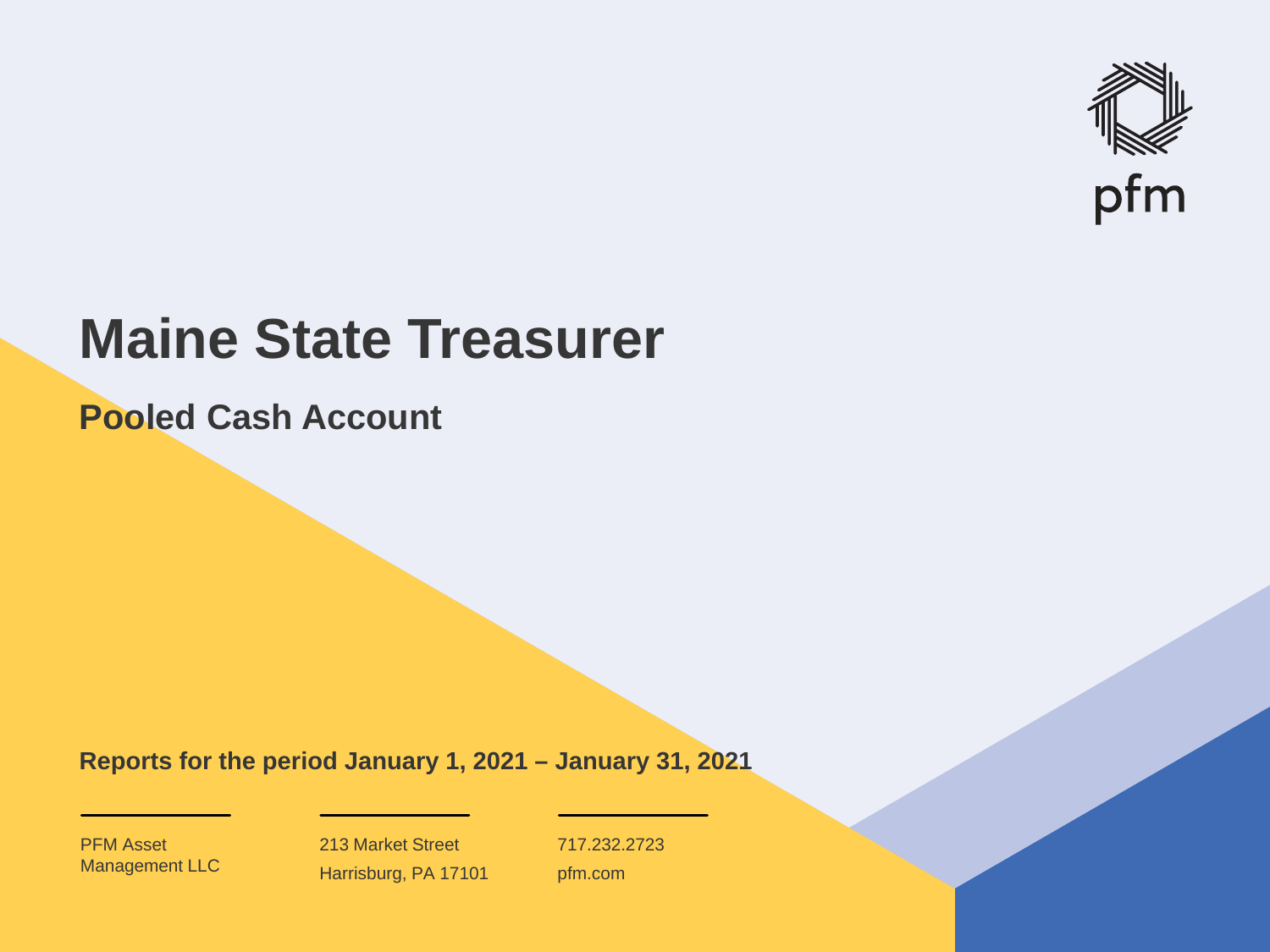# **Maine State Treasurer Activity and Performance Summary For the Month Ending January 31, 2021**

# **Amortized Cost Basis Activity Summary**

| <b>Beginning Amortized Cost Value</b>   |                | 2,522,527,402.57 | <b>Interest Earned</b>         |            |  |
|-----------------------------------------|----------------|------------------|--------------------------------|------------|--|
| Additions                               |                |                  |                                |            |  |
| Contributions                           | 391,338,784.58 |                  | <b>Current Holdings</b>        |            |  |
| <b>Interest Received</b>                | 2,647,548.75   |                  | Cash and Equivalents           | 42,530.84  |  |
| <b>Accrued Interest Sold</b>            | 0.00           |                  | Repurchase Agreement           | 0.00       |  |
| Gain on Sales                           | 0.00           |                  | <b>Certificates of Deposit</b> | 285,291.67 |  |
| <b>Total Additions</b>                  |                | 393,986,333.33   | <b>Commercial Paper</b>        | 0.00       |  |
| Deductions                              |                |                  | U.S. Treasuries                | 826,482.20 |  |
| Withdrawals                             | 0.00           |                  | Federal Agency                 | 513,537.98 |  |
| Accrued Interest Purchased              | 2,333.33       |                  | Corporate                      | 51,674.37  |  |
| Loss on Sales                           | 0.00           |                  |                                |            |  |
|                                         |                |                  | <b>Sales and Maturities</b>    |            |  |
| <b>Total Deductions</b>                 |                | (2,333.33)       | Repurchase Agreement           | 0.00       |  |
| Accretion (Amortization) for the Period |                | (150,065.37)     | <b>Commercial Paper</b>        | 0.00       |  |
| <b>Ending Amortized Cost Value</b>      |                | 2,916,361,337.20 | <b>Certificates of Deposit</b> | 32,092.02  |  |
| <b>Ending Fair Value</b>                |                | 2,932,097,565.06 | U.S. Treasuries                | 0.00       |  |
| Unrealized Gain (Loss)                  |                | 15,736,227.86    | <b>Federal Agency</b>          | 2,177.78   |  |
|                                         |                |                  |                                |            |  |

|                                         | <b>Amortized Cost Basis Activity Summary</b> |                  |                                | <b>Detail of Amortized Cost Basis Return</b> |                                    |                            |                     |  |  |  |
|-----------------------------------------|----------------------------------------------|------------------|--------------------------------|----------------------------------------------|------------------------------------|----------------------------|---------------------|--|--|--|
| <b>Beginning Amortized Cost Value</b>   |                                              | 2,522,527,402.57 |                                | <b>Interest Earned</b>                       | <b>Accretion</b><br>(Amortization) | <b>Realized Gain(Loss)</b> | <b>Total Income</b> |  |  |  |
| Additions                               |                                              |                  |                                |                                              |                                    |                            |                     |  |  |  |
| Contributions                           | 391,338,784.58                               |                  | <b>Current Holdings</b>        |                                              |                                    |                            |                     |  |  |  |
| <b>Interest Received</b>                | 2,647,548.75                                 |                  | Cash and Equivalents           | 42,530.84                                    | 0.00                               | 0.00                       | 42,530.84           |  |  |  |
| <b>Accrued Interest Sold</b>            | 0.00                                         |                  | Repurchase Agreement           | 0.00                                         | 0.00                               | 0.00                       | 0.00                |  |  |  |
| Gain on Sales                           | 0.00                                         |                  | <b>Certificates of Deposit</b> | 285,291.67                                   | 0.00                               | 0.00                       | 285,291.67          |  |  |  |
| <b>Total Additions</b>                  |                                              | 393,986,333.33   | <b>Commercial Paper</b>        | 0.00                                         | 0.00                               | 0.00                       | 0.00                |  |  |  |
| <b>Deductions</b>                       |                                              |                  | U.S. Treasuries                | 826,482.20                                   | (126, 126.34)                      | 0.00                       | 700,355.86          |  |  |  |
| Withdrawals                             | 0.00                                         |                  | <b>Federal Agency</b>          | 513,537.98                                   | (22,891.04)                        | 0.00                       | 490,646.94          |  |  |  |
| <b>Accrued Interest Purchased</b>       | 2,333.33                                     |                  | Corporate                      | 51,674.37                                    | (911.12)                           | 0.00                       | 50,763.25           |  |  |  |
| Loss on Sales                           | 0.00                                         |                  |                                |                                              |                                    |                            |                     |  |  |  |
|                                         |                                              |                  | <b>Sales and Maturities</b>    |                                              |                                    |                            |                     |  |  |  |
| <b>Total Deductions</b>                 |                                              | (2,333.33)       | Repurchase Agreement           | 0.00                                         | 0.00                               | 0.00                       | 0.00                |  |  |  |
| Accretion (Amortization) for the Period |                                              | (150, 065.37)    | <b>Commercial Paper</b>        | 0.00                                         | 0.00                               | 0.00                       | 0.00                |  |  |  |
| <b>Ending Amortized Cost Value</b>      |                                              | 2,916,361,337.20 | <b>Certificates of Deposit</b> | 32,092.02                                    | 0.00                               | 0.00                       | 32,092.02           |  |  |  |
| Ending Fair Value                       |                                              | 2,932,097,565.06 | U.S. Treasuries                | 0.00                                         | 0.00                               | 0.00                       | 0.00                |  |  |  |
| Unrealized Gain (Loss)                  |                                              | 15,736,227.86    | <b>Federal Agency</b>          | 2.177.78                                     | (136.87)                           | 0.00                       | 2,040.91            |  |  |  |
|                                         |                                              |                  | Corporate                      | 0.00                                         | 0.00                               | 0.00                       | 0.00                |  |  |  |
|                                         |                                              |                  | <b>Total</b>                   | 1,753,786.86                                 | (150,065.37)                       | 0.00                       | 1,603,721.49        |  |  |  |

# **Annualized Comparative Rates of Return**

|                | <b>Twelve</b>         | Six                   |               |
|----------------|-----------------------|-----------------------|---------------|
|                | <b>Month Trailing</b> | <b>Month Trailing</b> | For the Month |
| Fed Funds      | 0.42%                 | 0.25%                 | 0.25%         |
| Overnight Repo | 0.30%                 | 0.11%                 | 0.10%         |
| 3 Month T-Bill | 0.24%                 | 0.09%                 | 0.07%         |
| 6 Month T-Bill | 0.25%                 | 0.10%                 | 0.08%         |
| 1 Year T-Note  | 0.30%                 | 0.13%                 | 0.12%         |
| 2 Year T-Note  | 0.28%                 | 0.14%                 | 0.13%         |
| 5 Year T-Note  | 0.45%                 | 0.34%                 | 0.43%         |
|                |                       |                       |               |
|                |                       |                       |               |

| Summary of Amortized Cost Basis Return for the Period |  |
|-------------------------------------------------------|--|
|                                                       |  |

|                | <b>Twelve</b>         | Six                   |               |                                             | <b>Total Portfolio</b> | <b>Excluding Cash</b><br><b>Equivalents</b> |
|----------------|-----------------------|-----------------------|---------------|---------------------------------------------|------------------------|---------------------------------------------|
|                | <b>Month Trailing</b> | <b>Month Trailing</b> | For the Month | Interest Earned                             | 1,753,786.86           | 1,711,256.02                                |
| Fed Funds      | 0.42%                 | 0.25%                 | 0.25%         | Accretion (Amortization)                    | (150,065.37)           | (150,065.37)                                |
| Overnight Repo | 0.30%                 | 0.11%                 | 0.10%         | Realized Gain (Loss) on Sales               | 0.00                   | 0.00                                        |
| 3 Month T-Bill | 0.24%                 | 0.09%                 | 0.07%         | Total Income on Portfolio                   | 1.603.721.49           | 1,561,190.65                                |
| 6 Month T-Bill | 0.25%                 | 0.10%                 | 0.08%         | Average Daily Historical Cost               | 2,700,042,638.64       | 1,557,687,799.93                            |
| 1 Year T-Note  | 0.30%                 | 0.13%                 | 0.12%         | <b>Annualized Return</b>                    | 0.70%                  | 1.18%                                       |
| 2 Year T-Note  | 0.28%                 | 0.14%                 | 0.13%         | Annualized Return Fiscal Year to Date       | 0.72%                  | 1.34%                                       |
| 5 Year T-Note  | 0.45%                 | 0.34%                 | 0.43%         | <b>Investment Advisory Fees</b>             | 14,583.34              | n/a                                         |
|                |                       |                       |               | Annualized Return (net of fees)             | 0.69%                  | n/a                                         |
|                |                       |                       |               | Weighted Average Effective Duration in Days | 233                    | 411                                         |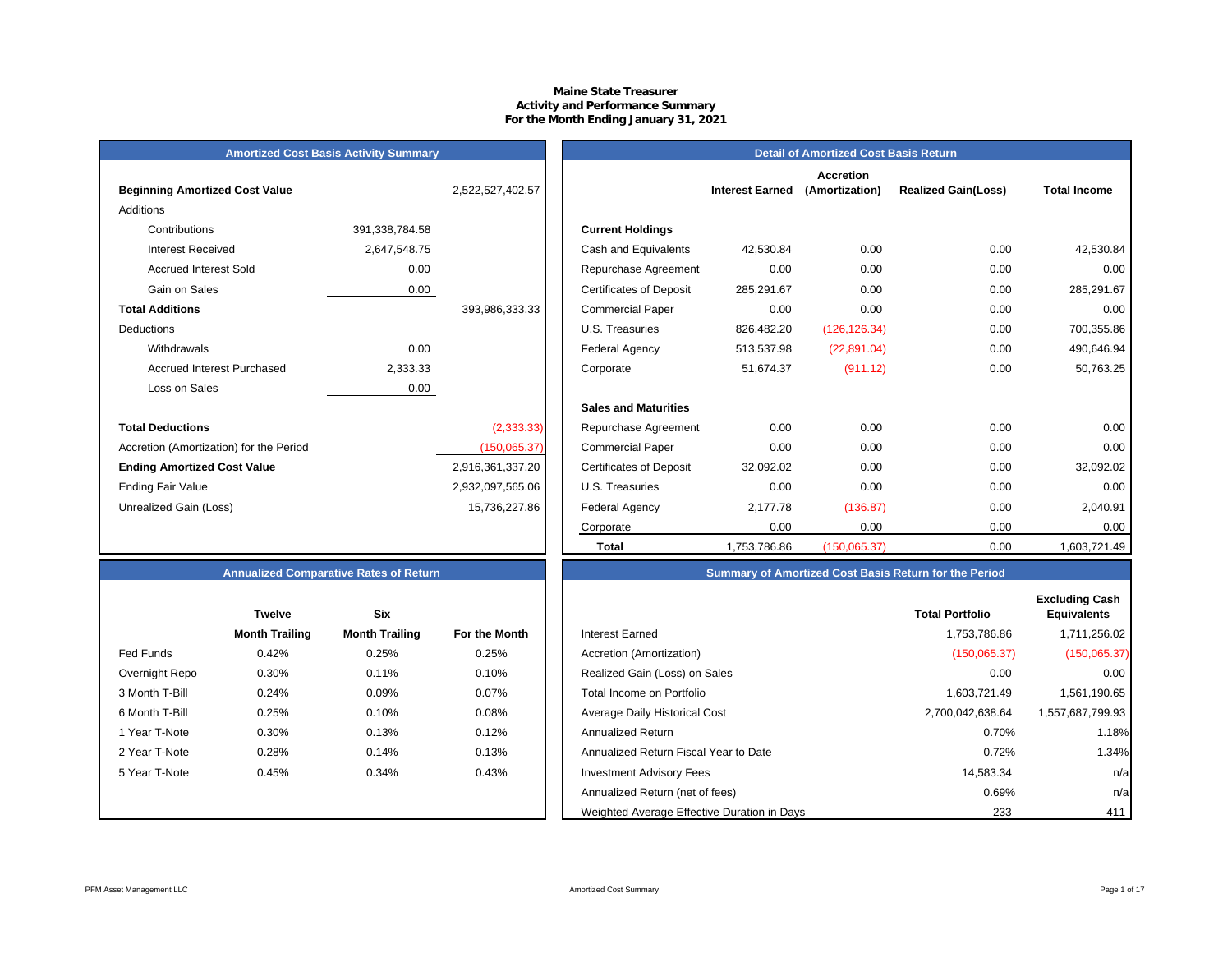# **Maine State Treasurer Activity and Performance Summary For the Month Ending January 31, 2021**

# **Fair Value Basis Activity Summary**

# **Detail of Fair Value Basis Return**

| <b>Beginning Fair Value</b>         |                | 2,538,890,259.28 |                                |
|-------------------------------------|----------------|------------------|--------------------------------|
| Additions                           |                |                  |                                |
| Contributions                       | 391,338,784.58 |                  | <b>Current Holdings</b>        |
| Interest Received                   | 2,647,548.75   |                  | Cash and Equivalents           |
| <b>Accrued Interest Sold</b>        | 0.00           |                  | Repurchase Agreeme             |
| <b>Total Additions</b>              |                | 393,986,333.33   | <b>Certificates of Deposit</b> |
|                                     |                |                  | <b>Commercial Paper</b>        |
| <b>Deductions</b>                   |                |                  | U.S. Treasuries                |
| Withdrawals                         | 0.00           |                  | <b>Federal Agency</b>          |
| Accrued Interest Purchased          | 2,333.33       |                  | Corporate                      |
|                                     |                |                  |                                |
| <b>Total Deductions</b>             |                | (2,333,33)       | <b>Sales and Maturities</b>    |
|                                     |                |                  | Repurchase Agreeme             |
| Change in Fair Value for the Period |                | (776, 694.22)    | <b>Commercial Paper</b>        |
| <b>Ending Fair Value</b>            |                | 2,932,097,565.06 | <b>Certificates of Deposit</b> |
|                                     |                |                  |                                |

| Beginning Fair Value                |                | 2,538,890,259.28 |                                | <b>Interest Earned</b> | <b>Change in Fair Value</b> | <b>Total Income</b> |  |
|-------------------------------------|----------------|------------------|--------------------------------|------------------------|-----------------------------|---------------------|--|
| Additions                           |                |                  |                                |                        |                             |                     |  |
| Contributions                       | 391,338,784.58 |                  | <b>Current Holdings</b>        |                        |                             |                     |  |
| <b>Interest Received</b>            | 2,647,548.75   |                  | Cash and Equivalents           | 42,530.84              | 0.00                        | 42,530.84           |  |
| <b>Accrued Interest Sold</b>        | 0.00           |                  | Repurchase Agreement           | 0.00                   | 0.00                        | 0.00                |  |
| <b>Total Additions</b>              |                | 393,986,333.33   | <b>Certificates of Deposit</b> | 285,291.67             | 0.00                        | 285,291.67          |  |
|                                     |                |                  | <b>Commercial Paper</b>        | 0.00                   | 0.00                        | 0.00                |  |
| Deductions                          |                |                  | U.S. Treasuries                | 826,482.20             | (585, 641.50)               | 240,840.70          |  |
| Withdrawals                         | 0.00           |                  | Federal Agency                 | 513,537.98             | (163, 143.71)               | 350,394.27          |  |
| <b>Accrued Interest Purchased</b>   | 2,333.33       |                  | Corporate                      | 51,674.37              | (27, 209.01)                | 24,465.36           |  |
| <b>Total Deductions</b>             |                | (2, 333.33)      | <b>Sales and Maturities</b>    |                        |                             |                     |  |
|                                     |                |                  | Repurchase Agreements          | 0.00                   | 0.00                        | 0.00                |  |
| Change in Fair Value for the Period |                | (776, 694.22)    | <b>Commercial Paper</b>        | 0.00                   | 0.00                        | 0.00                |  |
| <b>Ending Fair Value</b>            |                | 2,932,097,565.06 | <b>Certificates of Deposit</b> | 32,092.02              | 0.00                        | 32,092.02           |  |
|                                     |                |                  | U.S. Treasuries                | 0.00                   | 0.00                        | 0.00                |  |
|                                     |                |                  | <b>Federal Agency</b>          | 2,177.78               | (700.00)                    | 1,477.78            |  |
|                                     |                |                  | Corporate                      | 0.00                   | 0.00                        | 0.00                |  |
|                                     |                |                  | Total                          | 1,753,786.86           | (776, 694.22)               | 977,092.64          |  |

# **Annualized Comparative Rates of Return**

|                | <b>Twelve</b>         | <b>Six</b>            |               |
|----------------|-----------------------|-----------------------|---------------|
|                | <b>Month Trailing</b> | <b>Month Trailing</b> | For the Month |
| Fed Funds      | 0.42%                 | 0.25%                 | 0.25%         |
| Overnight Repo | 0.30%                 | 0.11%                 | 0.10%         |
| 3 Month T-Bill | 0.54%                 | 0.12%                 | 0.11%         |
| 6 Month T-Bill | 0.90%                 | 0.17%                 | 0.11%         |
| 1 Year T-Note  | 1.60%                 | 0.20%                 | 0.26%         |
| 2 Year T-Note  | 2.49%                 | 0.09%                 | 0.08%         |
| 5 Year T-Note  | 4.94%                 | $-1.51%$              | $-3.78%$      |
|                |                       |                       |               |
|                |                       |                       |               |

|                | <b>Twelve</b>         | <b>Six</b>            |               |                                             | <b>Total Portfolio</b> | <b>Excluding Cash</b><br><b>Equivalents</b> |
|----------------|-----------------------|-----------------------|---------------|---------------------------------------------|------------------------|---------------------------------------------|
|                | <b>Month Trailing</b> | <b>Month Trailing</b> | For the Month | <b>Interest Earned</b>                      | 1.753.786.86           | 1,711,256.02                                |
| Fed Funds      | 0.42%                 | 0.25%                 | 0.25%         | Change in Fair Value                        | (776, 694.22)          | (776, 694.22)                               |
| Overnight Repo | 0.30%                 | 0.11%                 | 0.10%         | Total Income on Portfolio                   | 977.092.64             | 934,561.80                                  |
| 3 Month T-Bill | 0.54%                 | 0.12%                 | 0.11%         | Average Daily Historical Cost               | 2,700,042,638.64       | 1,557,687,799.93                            |
| 6 Month T-Bill | 0.90%                 | 0.17%                 | 0.11%         | <b>Annualized Return</b>                    | 0.43%                  | 0.71%                                       |
| 1 Year T-Note  | 1.60%                 | 0.20%                 | 0.26%         | Annualized Return Fiscal Year to Date       | 0.40%                  | 0.71%                                       |
| 2 Year T-Note  | 2.49%                 | 0.09%                 | 0.08%         | Weighted Average Effective Duration in Days | 233                    | 411                                         |
| 5 Year T-Note  | 4.94%                 | $-1.51%$              | $-3.78%$      |                                             |                        |                                             |
|                |                       |                       |               |                                             |                        |                                             |

**Summary of Fair Value Basis Return for the Period**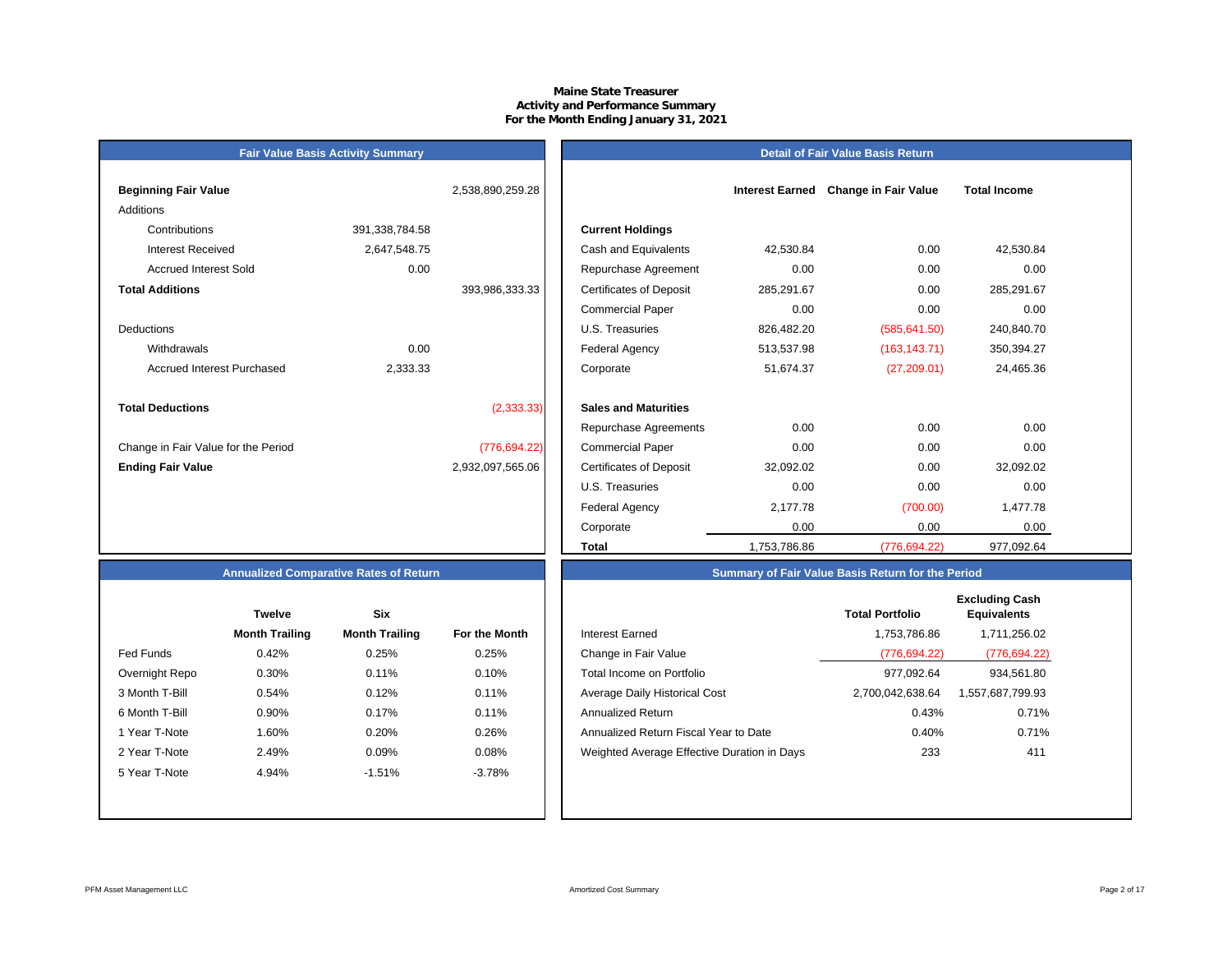# **Maine State Treasurer Investments - By Security Type As of January 31, 2021**

|                                |                  |                          |                  |                            |                                  | Weighted<br>Average             | Weighted<br>Average<br><b>Effective</b> |                     | Weighted         |
|--------------------------------|------------------|--------------------------|------------------|----------------------------|----------------------------------|---------------------------------|-----------------------------------------|---------------------|------------------|
| <b>Security Type</b>           | Original<br>Cost | <b>Amortized</b><br>Cost | Fair<br>Value    | <b>Accrued</b><br>Interest | <b>Unrealized</b><br>Gain (Loss) | <b>Final Maturity</b><br>(Days) | <b>Duration</b><br>(Years)              | Asset<br>Allocation | Average<br>Yield |
|                                |                  |                          |                  |                            |                                  |                                 |                                         |                     |                  |
| Cash and Cash Equivalents      | 1,273,000,000.00 | 1,273,000,000.00         | 1,273,000,000.00 | 42,529.56                  | 0.00                             |                                 | 0.00                                    | 43.4%               | 0.04%            |
| Repurchase Agreements          | 0.00             | 0.00                     | 0.00             | 0.00                       | 0.00                             |                                 |                                         | 0.0%                |                  |
| <b>Commercial Paper</b>        | 0.00             | 0.00                     | 0.00             | 0.00                       | 0.00                             |                                 |                                         | 0.0%                |                  |
| <b>Certificates of Deposit</b> | 205,000,000.00   | 205,000,000.00           | 205,000,000.00   | 5,242,472.23               | 0.00                             | 326                             | 0.91                                    | 7.0%                | 1.65%            |
| U.S. Treasuries                | 604,347,750.02   | 602,464,950.14           | 612,168,841.30   | 2,514,022.92               | 9,703,891.16                     | 398                             | 1.08                                    | 20.9%               | 1.38%            |
| U.S. Instrumentality           | 809,092,536.25   | 809,004,305.78           | 814,484,584.77   | 1,520,968.19               | 5,480,278.99                     | 782                             | 1.21                                    | 27.8%               | 0.74%            |
| Corporate                      | 26,837,592.85    | 26,892,081.28            | 27,444,138.99    | 272,926.92                 | 552,057.71                       | 387                             | 1.02                                    | 0.9%                | 2.29%            |
| Total                          | 2,918,277,879.12 | 2,916,361,337.20         | 2,932,097,565.06 | 9,592,919.82               | 15,736,227.86                    | 327                             | 0.64                                    | 100.0%              | 0.65%            |

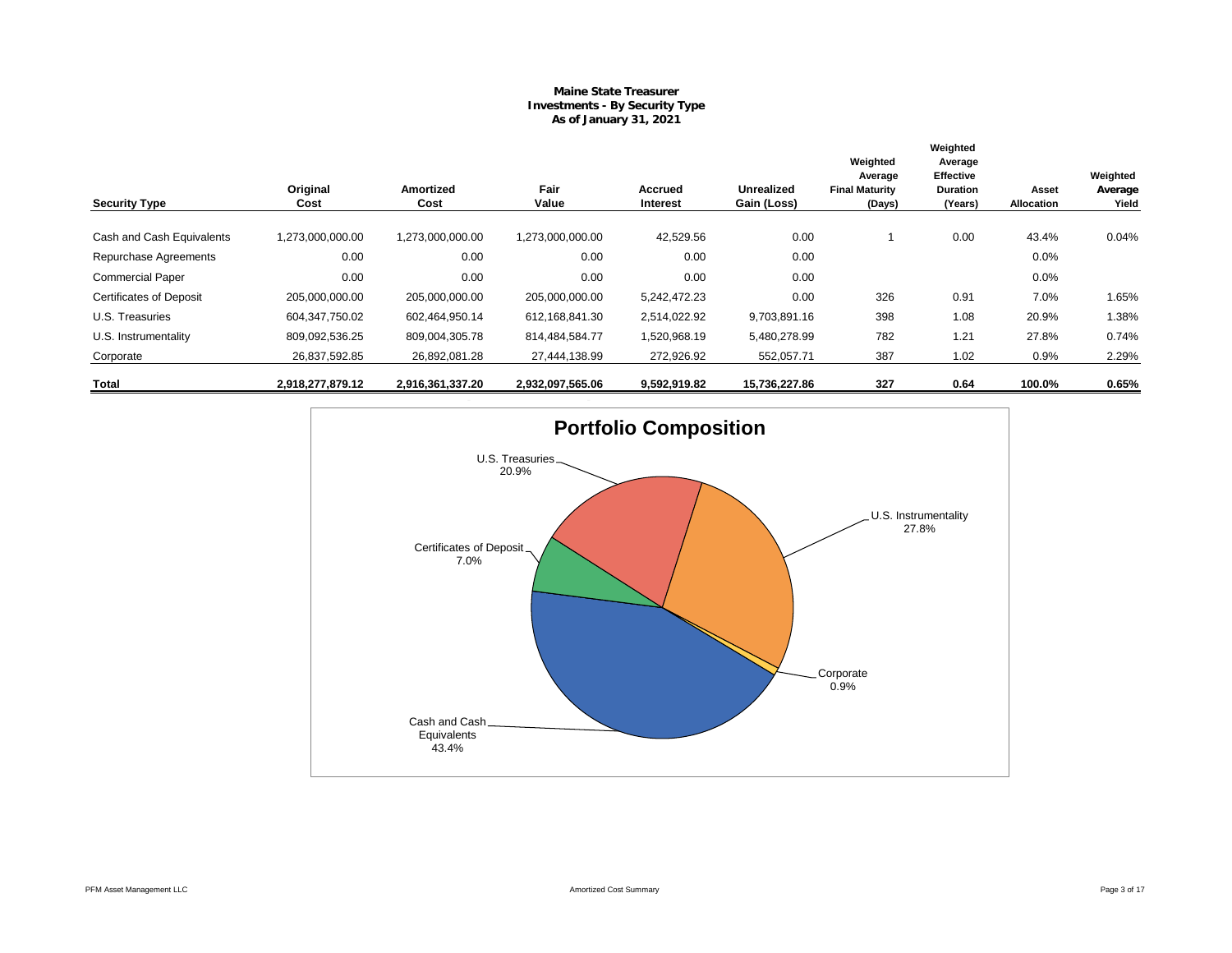## **Maine State Treasurer Investments - By Maturity As of January 31, 2021**

|                 |           | <b>Maturity Distribution</b> |                | <b>Original Cost</b><br><b>January 31, 2021</b> | Percentage   |              | <b>Original Cost</b><br>December 31, 2020 |  |  |
|-----------------|-----------|------------------------------|----------------|-------------------------------------------------|--------------|--------------|-------------------------------------------|--|--|
|                 |           | Overnight                    |                | 1,273,000,000.00                                | 43.6%        |              | 989,000,000.00                            |  |  |
|                 |           | Under 90 Days                |                | 180,249,625.00                                  | 6.2%         |              | 75,265,625.00                             |  |  |
|                 |           | 90 to 180 Days               |                | 50,000,000.00                                   | 1.7%         |              | 105,000,000.00                            |  |  |
|                 |           | 180 Days to 1 Year           |                | 145,550,920.32                                  | 5.0%         |              | 65,300,170.32                             |  |  |
|                 |           | 1 to 2 Years                 |                | 755,474,447.55                                  | 25.9%        |              | 775,728,697.55                            |  |  |
|                 |           | 2 to 3 Years                 |                | 514,002,886.25                                  | 17.6%        |              | 514,002,886.25                            |  |  |
|                 |           | Over 3 Years                 |                |                                                 | 0.0%         |              |                                           |  |  |
|                 |           | Totals <sub>\$</sub>         |                | 2,918,277,879.12                                | 100.0%       | \$           | 2,524,297,379.12                          |  |  |
| \$1,400,000,000 |           |                              |                |                                                 |              |              | January 31, 2021                          |  |  |
| \$1,200,000,000 |           |                              |                |                                                 |              |              | December 31, 2020                         |  |  |
| \$1,000,000,000 |           |                              |                |                                                 |              |              |                                           |  |  |
| \$800,000,000   |           |                              |                |                                                 |              |              |                                           |  |  |
| \$600,000,000   |           |                              |                |                                                 |              |              |                                           |  |  |
| \$400,000,000   |           |                              |                |                                                 |              |              |                                           |  |  |
| \$200,000,000   |           |                              |                |                                                 |              |              |                                           |  |  |
| \$-             | Overnight | Under 90 Days                | 90 to 180 Days | 180 Days to 1 Year                              | 1 to 2 Years | 2 to 3 Years | Over 3 Years                              |  |  |
|                 |           |                              |                |                                                 |              |              |                                           |  |  |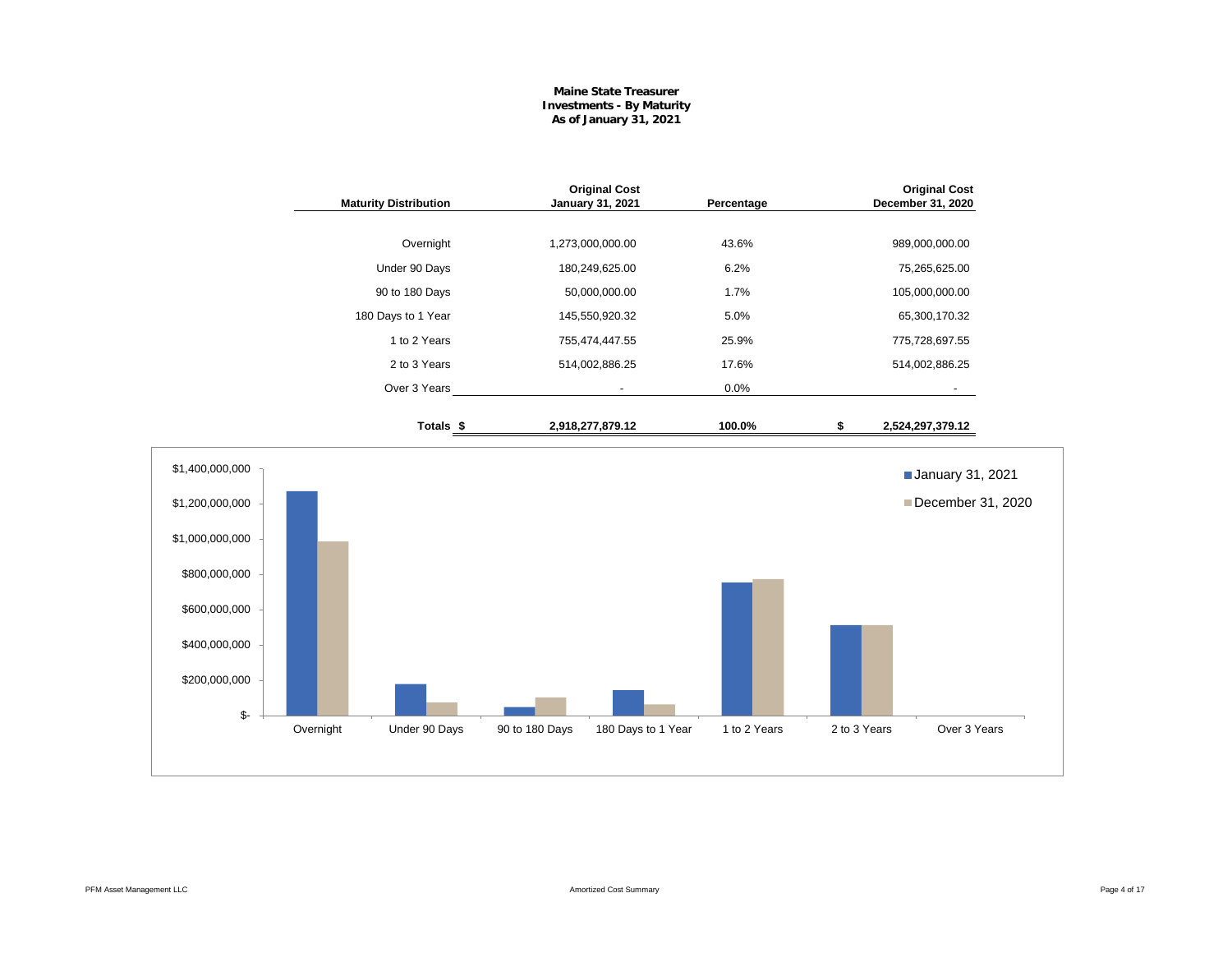|                                        | <b>PURCHASE</b> |             | <b>MATURITY</b><br><b>COUPON DATE / CALL</b> |                  | <b>ORIGINAL</b><br>COST/ACCRUED | AMORTIZED COST/          | ACCRETION FAIR VALUE/CHANGE UNREALIZED GAIN |        |              | <b>INTEREST</b> | <b>INTEREST</b> | <b>TOTAL</b>    | %<br>ACCRUED ALLOCATIO |              |
|----------------------------------------|-----------------|-------------|----------------------------------------------|------------------|---------------------------------|--------------------------|---------------------------------------------|--------|--------------|-----------------|-----------------|-----------------|------------------------|--------------|
| <b>DESCRIPTION</b>                     | <b>DATE</b>     | <b>RATE</b> | <b>DATE</b>                                  |                  | PAR VALUE INTEREST PURCHASE     | (AMORTIZATION)           | IN FAIR VALUE                               | (LOSS) | AI PURCHASED | <b>RECEIVED</b> | EARNED          | <b>INTEREST</b> | <b>N</b>               | <b>YIELD</b> |
| <b>CASH AND EQUIVALENTS</b>            |                 |             |                                              |                  |                                 |                          |                                             |        |              |                 |                 |                 |                        |              |
| <b>BAR HARBOR BANK &amp; TRUST</b>     | 01/31/21        | 0.100V      |                                              | 49,000,000.00    | 49,000,000.00<br>0.00           | 49,000,000.00<br>0.00    | 49,000,000.00<br>0.00                       | 0.00   | 0.00         | 4,150.28        | 4,161.68        | 4,161.68        | 1.67%                  | 0.100        |
| <b>CITIZENS BANK</b>                   | 01/31/21        | 0.070 V     |                                              | 100,000,000.00   | 100,000,000.00<br>0.00          | 100,000,000.00<br>0.00   | 100,000,000.00<br>0.00                      | 0.00   | 0.00         | 5,928.75        | 5,945.21        | 5,945.21        | 3.41%                  | 0.070        |
| <b>BANGOR SAVINGS BANK NOW</b>         | 01/31/21        | 0.050V      |                                              | 0.00             | 0.00<br>0.00                    | 0.00<br>0.00             | 0.00<br>0.00                                | 0.00   | 0.00         | 0.00            | 0.00            | 0.00            | 0.00%                  | 0.050        |
| <b>TD BANK</b>                         | 01/31/21        | 0.070 V     |                                              | 250,000,000.00   | 250,000,000.00<br>0.00          | 250,000,000.00<br>0.00   | 250,000,000.00<br>0.00                      | 0.00   | 0.00         | 14,822.40       | 14,863.10       | 14,863.10       | 8.53%                  | 0.070        |
| ANDROSCOGGIN BANK                      | 01/31/21        | 0.030 V     |                                              | 0.00             | 0.00<br>0.00                    | 0.00<br>0.00             | 0.00<br>0.00                                | 0.00   | 0.00         | 636.99          | 123.29          | 123.29          | 0.00%                  | 0.030        |
| <b>BATH SAVINGS</b>                    | 01/31/21        | 0.070 V     |                                              | 14,000,000.00    | 14,000,000.00<br>0.00           | 14,000,000.00<br>0.00    | 14,000,000.00<br>0.00                       | 0.00   | 0.00         | 832.33          | 778.63          | 778.63          | 0.48%                  | 0.070        |
| <b>BIDDEFORD SAVINGS BANK</b>          | 01/31/21        | 0.080V      |                                              | 5,000,000.00     | 5,000,000.00<br>0.00            | 5,000,000.00<br>0.00     | 5,000,000.00<br>0.00                        | 0.00   | 0.00         | 339.74          | 317.82          | 317.82          | 0.17%                  | 0.080        |
| NORTHEAST BANK                         | 01/31/21        | 0.100V      |                                              | 25,000,000.00    | 25,000,000.00<br>0.00           | 25,000,000.00<br>0.00    | 25,000,000.00<br>0.00                       | 0.00   | 0.00         | 2,123.29        | 2,123.30        | 2,123.30        | 0.85%                  | 0.100        |
| FIDELITY GOVERNMENT PORTFOLIO          | 01/31/21        | 0.010V      |                                              | 430,000,000.00   | 430,000,000.00<br>0.00          | 430,000,000.00<br>0.00   | 430,000,000.00<br>0.00                      | 0.00   | 0.00         | 1,894.98        | 2,501.62        | 2,501.62        | 14.67%                 | 0.010        |
| <b>FIRST NATIONAL</b>                  | 01/31/21        | 0.050V      |                                              | 50,000,000.00    | 50,000,000.00<br>0.00           | 50,000,000.00<br>0.00    | 50,000,000.00<br>0.00                       | 0.00   | 0.00         | 2,117.49        | 2,123.29        | 2,123.29        | 1.71%                  | 0.050        |
| PFM FUNDS - GOVT SELECT SERIES INST CL | 01/31/21        | 0.020V      |                                              | 200,000,000.00   | 200,000,000.00<br>0.00          | 200,000,000.00<br>0.00   | 200,000,000.00<br>0.00                      | 0.00   | 0.00         | 5,636.36        | 4,776.32        | 4,776.32        | 6.82%                  | 0.020        |
| U.S. BANK MONEY MARKET FUND            | 01/31/21        | 0.050V      |                                              | 150,000,000.00   | 150,000,000.00<br>0.00          | 150,000,000.00<br>0.00   | 150,000,000.00<br>0.00                      | 0.00   | 0.00         | 5,153.40        | 4,815.30        | 4,815.30        | 5.12%                  | 0.050        |
| MISCELLAENOUS INCOME                   | 01/31/21        | 0.000V      |                                              | 0.00             | 0.00<br>0.00                    | 0.00<br>0.00             | 0.00<br>0.00                                | 0.00   | 0.00         | 1.28            | 1.28            | 0.00            | 0.00%                  | 0.000        |
| <b>TOTAL</b>                           |                 |             |                                              | 1,273,000,000.00 | 1,273,000,000.00<br>0.00        | 1,273,000,000.00<br>0.00 | 1,273,000,000.00<br>0.00                    | 0.00   | 0.00         | 43,637.29       | 42,530.84       | 42,529.56       | 43.42%                 | 0.041        |
| <b>CERTIFICATES OF DEPOSIT</b>         |                 |             |                                              |                  |                                 |                          |                                             |        |              |                 |                 |                 |                        |              |
| BANGOR SAVINGS BANK CERT DEPOS         | 04/08/19        | 2.700       | 04/08/21                                     | 15,000,000.00    | 15,000,000.00<br>0.00           | 15,000,000.00<br>0.00    | 15,000,000.00<br>0.00                       | 0.00   | 0.00         | 0.00            | 34,875.00       | 748,125.00      | 0.51%                  | 2.700        |
| PEOPLES UNITED CERT DEPOS              | 04/18/19        | 2.550       | 04/18/21                                     | 15,000,000.00    | 15,000,000.00<br>0.00           | 15,000,000.00<br>0.00    | 15,000,000.00<br>0.00                       | 0.00   | 0.00         | 0.00            | 32,937.50       | 695,937.50      | 0.51%                  | 2.550        |
| PEOPLES UNITED CERT DEPOS              | 04/22/19        | 2.550       | 04/22/21                                     | 25,000,000.00    | 25,000,000.00<br>0.00           | 25.000.000.00<br>0.00    | 25.000.000.00<br>0.00                       | 0.00   | 0.00         | 0.00            | 54.895.83       | 1,152,812.50    | 0.85%                  | 2.549        |
| BAR HARBOR BANK & TRUST CERT DEPOS     | 06/12/19        | 2.330       | 06/12/21                                     | 50,000,000.00    | 50,000,000.00<br>0.00           | 50,000,000.00<br>0.00    | 50,000,000.00<br>0.00                       | 0.00   | 0.00         | 0.00            | 100,319.45      | 1,941,666.67    | 1.71%                  | 2.330        |
| PEOPLES UNITED CERT DEPOS              | 01/17/20        |             | 1.650 01/17/22                               | 40,000,000.00    | 40,000,000.00<br>0.00           | 40,000,000.00<br>0.00    | 40,000,000.00<br>0.00                       | 0.00   | 0.00         | 0.00            | 56,833.33       | 698,500.00      | 1.36%                  | 1.650        |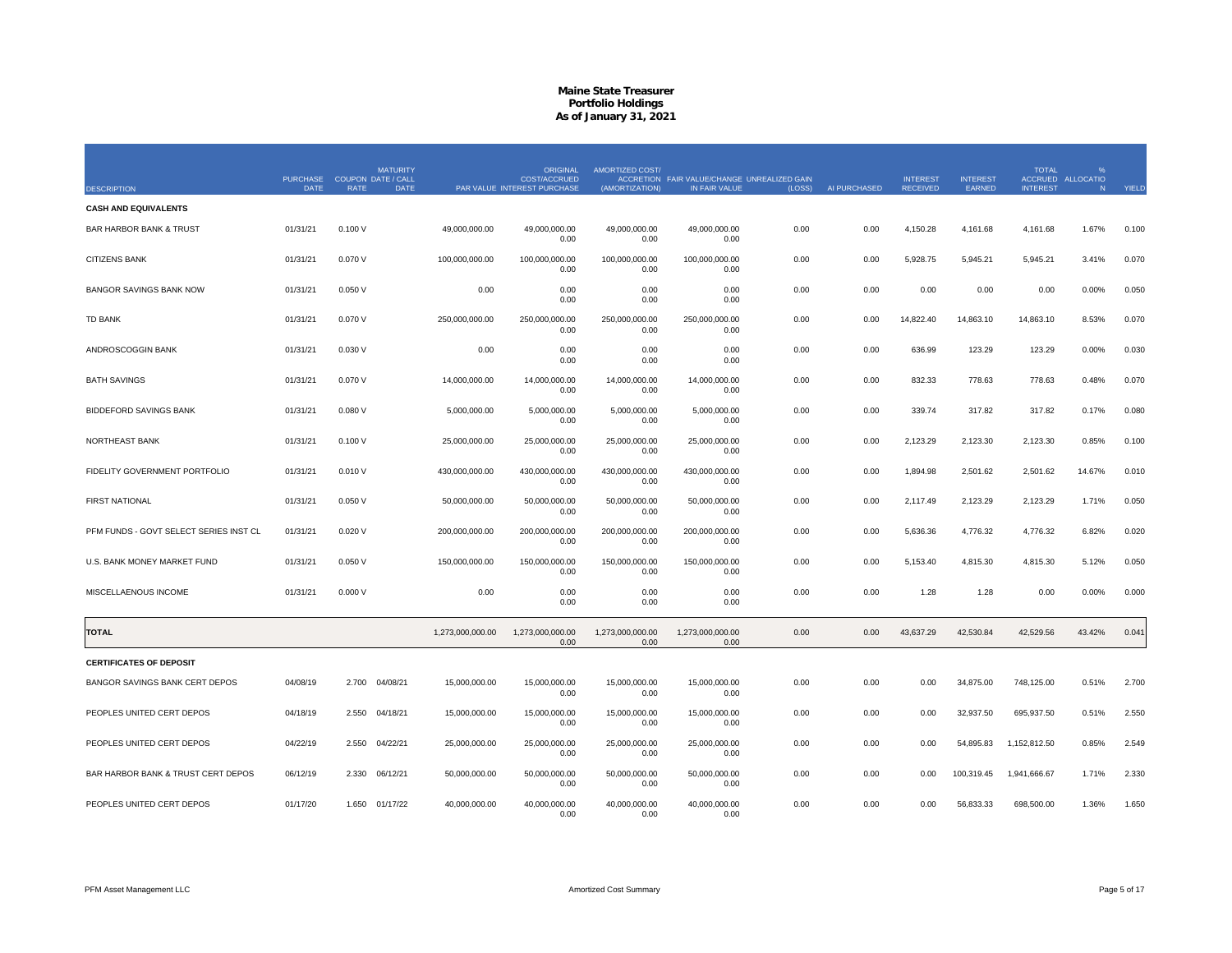|                                        | <b>PURCHASE</b> |             | <b>MATURITY</b><br><b>COUPON DATE / CALL</b> |                | <b>ORIGINAL</b><br><b>COST/ACCRUED</b> | <b>AMORTIZED COST/</b>         | ACCRETION FAIR VALUE/CHANGE UNREALIZED GAIN |            |              | <b>INTEREST</b> | <b>INTEREST</b> | <b>TOTAL</b>    | $\mathbf{o}_k$<br>ACCRUED ALLOCATIO |       |
|----------------------------------------|-----------------|-------------|----------------------------------------------|----------------|----------------------------------------|--------------------------------|---------------------------------------------|------------|--------------|-----------------|-----------------|-----------------|-------------------------------------|-------|
| <b>DESCRIPTION</b>                     | <b>DATE</b>     | <b>RATE</b> | <b>DATE</b>                                  |                | PAR VALUE INTEREST PURCHASE            | (AMORTIZATION)                 | IN FAIR VALUE                               | (LOSS)     | AI PURCHASED | <b>RECEIVED</b> | EARNED          | <b>INTEREST</b> | N                                   | YIELD |
| CAMDEN NATIONAL BANK CERT DEPOS        | 01/17/21        | 0.200       | 01/17/23                                     | 50,000,000.00  | 50,000,000.00<br>0.00                  | 50,000,000.00<br>0.00          | 50,000,000.00<br>0.00                       | 0.00       | 0.00         | 0.00            | 4,166.67        | 4,166.67        | 1.71%                               | 0.200 |
| PEOPLES UNITED CERT DEPOS              | 01/19/21        |             | 0.350 01/19/23                               | 10,000,000.00  | 10,000,000.00<br>0.00                  | 10,000,000.00<br>0.00          | 10,000,000.00<br>0.00                       | 0.00       | 0.00         | 0.00            | 1,263.89        | 1,263.89        | 0.34%                               | 0.350 |
| <b>TOTAL</b>                           |                 |             |                                              | 205,000,000.00 | 205,000,000.00<br>0.00                 | 205,000,000.00<br>0.00         | 205,000,000.00<br>0.00                      | 0.00       | 0.00         | 0.00            | 285,291.67      | 5,242,472.23    | 7.0%                                | 1.651 |
| <b>U.S. TREASURIES</b>                 |                 |             |                                              |                |                                        |                                |                                             |            |              |                 |                 |                 |                                     |       |
| <b>US TREASURY NOTES</b><br>9128286D7  | 02/26/20        | 2.500       | 02/28/21                                     | 25,000,000.00  | 25,265,625.00<br>0.00                  | 25,019,488.79<br>(22, 376.02)  | 25,042,970.00<br>(46, 875.00)               | 23,481.21  | 0.00         | 0.00            | 53,522.10       | 265,883.98      | 0.85%                               | 1.435 |
| <b>US TREASURY BILL</b><br>9127964Y2   | 01/25/21        | 0.000       | 04/15/21                                     | 50.000.000.00  | 49.992.000.00<br>0.00                  | 49.992.700.00<br>700.00        | 49.994.425.00<br>2,425.00                   | 1.725.00   | 0.00         | 0.00            | 0.00            | 0.00            | 1.71%                               | 0.072 |
| <b>US TREASURY BILL</b><br>9127964Y2.  | 01/25/21        | 0.000       | 04/15/21                                     | 50,000,000.00  | 49,992,000.00<br>0.00                  | 49,992,700.00<br>700.00        | 49,994,425.00<br>2,425.00                   | 1,725.00   | 0.00         | 0.00            | 0.00            | 0.00            | 1.71%                               | 0.072 |
| <b>US TREASURY NOTES</b><br>9128284W7  | 09/16/19        | 2.750       | 08/15/21                                     | 25,000,000.00  | 25,432,617.19<br>0.00                  | 25,120,687.20<br>(19, 186.17)  | 25,359,375.00<br>(42, 970.00)               | 238,687.80 | 0.00         | 0.00            | 57,914.40       | 317,595.11      | 0.86%                               | 1.825 |
| <b>US TREASURY NOTES</b><br>9128282F6  | 08/28/19        | 1.125       | 08/31/21                                     | 30,000,000.00  | 29,764,453.13<br>0.00                  | 29,932,288.30<br>9,948.17      | 30,178,125.00<br>(18,750.00)                | 245,836.70 | 0.00         | 0.00            | 28,901.94       | 143,577.35      | 1.03%                               | 1.523 |
| <b>US TREASURY NOTES</b><br>9128286C9  | 09/30/19        | 2.500       | 02/15/22                                     | 25,000,000.00  | 25,493,164.06<br>0.00                  | 25,215,085.36<br>(17, 592.74)  | 25,621,095.00<br>(42, 967.50)               | 406,009.64 | 0.00         | 0.00            | 52,649.46       | 288,722.83      | 0.87%                               | 1.649 |
| US TREASURY NOTES<br>912828W89         | 09/03/19        | 1.875       | 03/31/22                                     | 40,000,000.00  | 40,404,687.50<br>0.00                  | 40,182,109.37<br>(13,346.08)   | 40,825,000.00<br>(43,752.00)                | 642,890.63 | 0.00         | 0.00            | 63,873.63       | 255,494.51      | 1.39%                               | 1.473 |
| <b>US TREASURY NOTES</b><br>9128286M7  | 10/29/19        | 2.250       | 04/15/22                                     | 23,000,000.00  | 23,321,640.63<br>0.00                  | 23,156,705.89<br>(11,091.06)   | 23,592,967.60<br>(35,939.80)                | 436,261.71 | 0.00         | 0.00            | 44,072.80       | 154,965.66      | 0.80%                               | 1.668 |
| <b>US TREASURY NOTES</b><br>9128286M7. | 11/14/19        | 2.250       | 04/15/22                                     | 30,000,000.00  | 30,426,562.50<br>0.00                  | 30,211,590.46<br>(14, 975.58)  | 30,773,436.00<br>(46,878.00)                | 561,845.54 | 0.00         | 0.00            | 57,486.27       | 202,129.12      | 1.05%                               | 1.647 |
| <b>US TREASURY NOTES</b><br>9128286U9  | 10/31/19        | 2.125       | 05/15/22                                     | 25,000,000.00  | 25,289,062.50<br>0.00                  | 25, 145, 934. 47<br>(9,666.60) | 25,648,437.50<br>(31,250.00)                | 502,503.03 | 0.00         | 0.00            | 45,493.78       | 114,468.23      | 0.87%                               | 1.658 |
| <b>US TREASURY NOTES</b><br>9128286U9  | 10/31/19        |             | 2.125 05/15/22                               | 25,000,000.00  | 25,289,062.50<br>0.00                  | 25, 145, 934. 47<br>(9,666.60) | 25,648,437.50<br>(31, 250.00)               | 502,503.03 | 0.00         | 0.00            | 45,493.78       | 114,468.23      | 0.87%                               | 1.658 |
| <b>US TREASURY NOTES</b><br>912828XG0  | 07/08/19        | 2.125       | 06/30/22                                     | 27,000,000.00  | 27,241,523.44<br>0.00                  | 27,114,102.07<br>(6,881.64)    | 27,767,812.50<br>(37,970.10)                | 653,710.43 | 0.00         | 0.00            | 49,133.29       | 50,718.23       | 0.95%                               | 1.815 |
| US TREASURY NOTES<br>9128287C8         | 07/19/19        | 1.750       | 07/15/22                                     | 25,000,000.00  | 24,945,312.50<br>0.00                  | 24,973,507.61<br>1,552.48      | 25,597,655.00<br>(23, 440.00)               | 624,147.39 | 0.00         | 218,750.00      | 37,189.60       | 20,545.58       | 0.87%                               | 1.826 |
| <b>US TREASURY NOTES</b><br>9128287C8  | 08/01/19        | 1.750       | 07/15/22                                     | 25,000,000.00  | 24,967,773.44<br>0.00                  | 24,984,200.32<br>925.87        | 25,597,655.00<br>(23, 440.00)               | 613,454.68 | 0.00         | 218,750.00      | 37,189.60       | 20,545.58       | 0.87%                               | 1.795 |
| <b>US TREASURY NOTES</b><br>9128287C8  | 08/05/19        | 1.750       | 07/15/22                                     | 26,000,000.00  | 26, 142, 187.50<br>0.00                | 26.069.969.48<br>(4,100.29)    | 26,621,561.20<br>(24, 377.60)               | 551,591.72 | 0.00         | 227,500.00      | 38,677.18       | 21,367.40       | 0.91%                               | 1.559 |
| <b>US TREASURY NOTES</b><br>9128287C8  | 08/23/19        | 1.750       | 07/15/22                                     | 35,000,000.00  | 35,211,914.06<br>0.00                  | 35,106,057.27<br>(6,215.08)    | 35,836,717.00<br>(32,816.00)                | 730,659.73 | 0.00         | 306,250.00      | 52,065.44       | 28,763.81       | 1.22%                               | 1.535 |
| <b>US TREASURY NOTES</b><br>9128282S8  | 09/30/19        | 1.625       | 08/31/22                                     | 25,000,000.00  | 25,008,789.06<br>0.00                  | 25,004,749.06<br>(255.59)      | 25,593,750.00<br>(23, 437.50)               | 589,000.94 | 0.00         | 0.00            | 34,789.37       | 172,824.59      | 0.87%                               | 1.612 |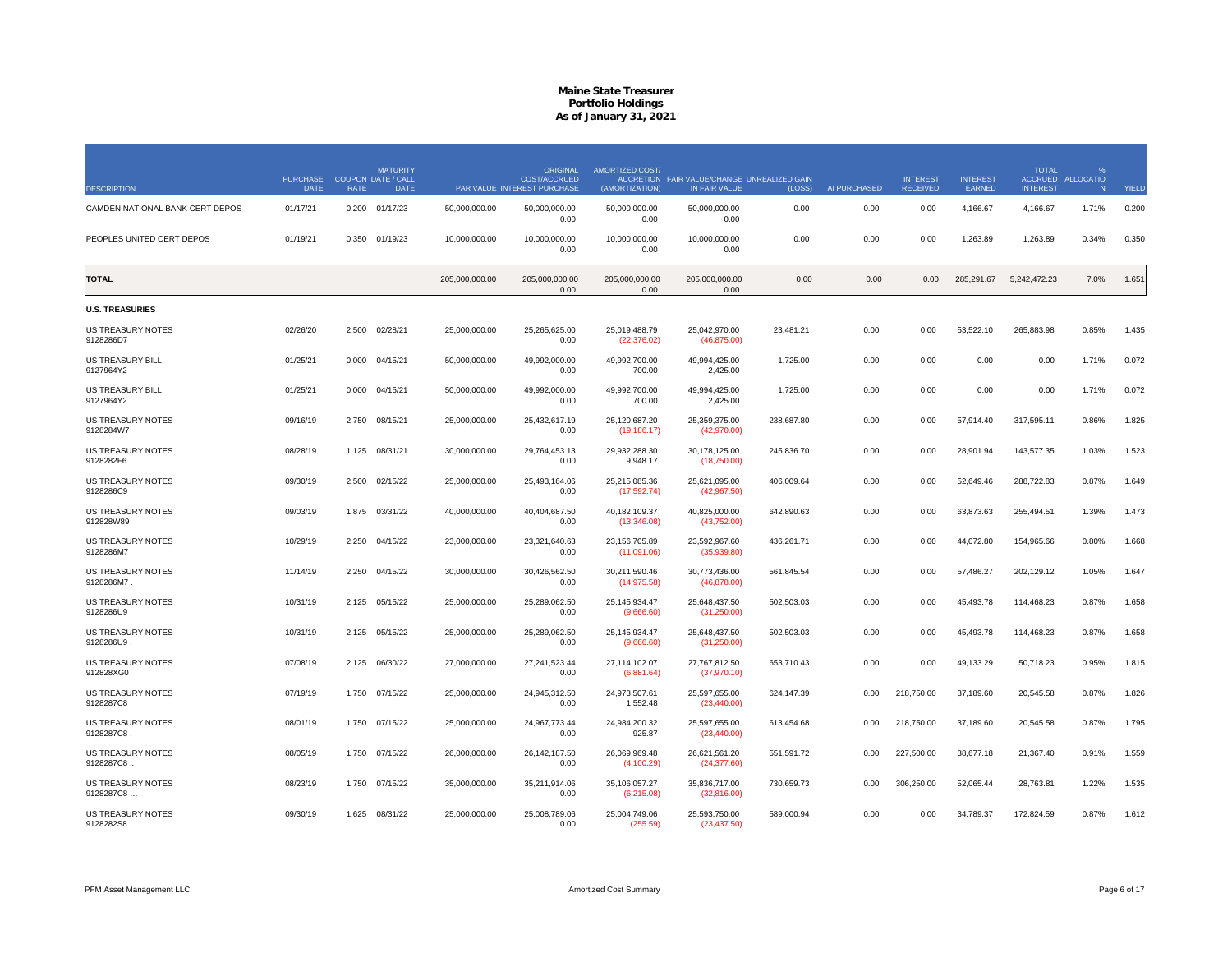| <b>DESCRIPTION</b>                         | <b>PURCHASE</b><br><b>DATE</b> | <b>RATE</b> | <b>MATURITY</b><br><b>COUPON DATE / CALL</b><br><b>DATE</b> |                | <b>ORIGINAL</b><br><b>COST/ACCRUED</b><br>PAR VALUE INTEREST PURCHASE | AMORTIZED COST/<br>(AMORTIZATION) | ACCRETION FAIR VALUE/CHANGE UNREALIZED GAIN<br>IN FAIR VALUE | (LOSS)       | AI PURCHASED | <b>INTEREST</b><br><b>RECEIVED</b> | <b>INTEREST</b><br>EARNED | <b>TOTAL</b><br><b>INTEREST</b> | ACCRUED ALLOCATIO<br>N | <b>YIELD</b> |
|--------------------------------------------|--------------------------------|-------------|-------------------------------------------------------------|----------------|-----------------------------------------------------------------------|-----------------------------------|--------------------------------------------------------------|--------------|--------------|------------------------------------|---------------------------|---------------------------------|------------------------|--------------|
| <b>US TREASURY NOTES</b><br>912828YK0      | 10/21/19                       | 1.375       | 10/15/22                                                    | 30,000,000.00  | 29.844.140.63<br>0.00                                                 | 29.911.203.06<br>4,432.70         | 30.642.186.00<br>(23, 439.00)                                | 730,982.94   | 0.00         | 0.00                               | 35,130.49                 | 123,523.35                      | 1.05%                  | 1.554        |
| <b>US TREASURY NOTES</b><br>9128283C2      | 11/14/19                       | 2.000       | 10/31/22                                                    | 30,000,000.00  | 30,307,031.25<br>0.00                                                 | 30,180,756.84<br>(8,796.65)       | 30,984,375.00<br>(37,500.00)                                 | 803,618.16   | 0.00         | 0.00                               | 51,381.22                 | 154,143.65                      | 1.06%                  | 1.644        |
| <b>US TREASURY NOTES</b><br>912828YW4      | 12/31/19                       | 1.625       | 12/15/22                                                    | 30,000,000.00  | 30,008,203.13<br>0.00                                                 | 30,005,180.12<br>(235.46)         | 30,848,436.00<br>(23, 439.00)                                | 843,255.88   | 0.00         | 0.00                               | 41,517.85                 | 64,285.71                       | 1.05%                  | 1.615        |
| <b>TOTAL</b>                               |                                |             |                                                             | 601,000,000.00 | 604,347,750.02<br>0.00                                                | 602,464,950.14<br>(126, 126.34)   | 612,168,841.30<br>(585.641.50)                               | 9,703,891.16 | 0.00         | 971,250.00                         | 826,482.20                | 2,514,022.92                    | 20.88%                 | 1.376        |
| <b>FEDERAL AGENCY SECURITIES</b>           |                                |             |                                                             |                |                                                                       |                                   |                                                              |              |              |                                    |                           |                                 |                        |              |
| FEDERAL HOME LOAN BANKS NOTES<br>3130AF5B9 | 01/16/19                       | 3.000       | 10/12/21                                                    | 10,000,000.00  | 10,103,100.00<br>0.00                                                 | 10,026,084.30<br>(3, 196.10)      | 10,202,690.00<br>(20,950.00)                                 | 176,605.70   | 0.00         | 0.00                               | 25,000.00                 | 90,833.33                       | 0.35%                  | 2.607        |
| <b>FANNIE MAE NOTES</b><br>3135G0S38       | 02/26/19                       | 2.000       | 01/05/22                                                    | 15,000,000.00  | 14,788,500.00<br>0.00                                                 | 14,931,525.86<br>6.280.17         | 15,265,470.00<br>(18,300.00)                                 | 333,944.14   | 0.00         | 150,000.00                         | 25,000.00                 | 21,666.67                       | 0.52%                  | 2.514        |
| <b>FANNIE MAE NOTES</b><br>3135G0U92       | 09/16/19                       | 2.625       | 01/11/22                                                    | 25,000,000.00  | 25,462,250.00<br>0.00                                                 | 25, 187, 516.51<br>(16,898.29)    | 25,597,875.00<br>(42,075.00)                                 | 410,358.49   | 0.00         | 328,125.00                         | 54,687.50                 | 36,458.33                       | 0.87%                  | 1.807        |
| <b>FANNIE MAE NOTES</b><br>3135G0T45       | 07/19/19                       | 1.875       | 04/05/22                                                    | 15,000,000.00  | 14,994,450.00<br>0.00                                                 | 14,997,603.03<br>173.62           | 15,313,425.00<br>(15,060.00)                                 | 315,821.97   | 0.00         | 0.00                               | 23,437.50                 | 90,625.00                       | 0.52%                  | 1.889        |
| <b>FANNIE MAE NOTES</b><br>3135G0V59       | 05/15/19                       | 2.250       | 04/12/22                                                    | 20,000,000.00  | 20,021,600.00<br>0.00                                                 | 20,008,839.13<br>(629.92)         | 20,514,520.00<br>(25,560.00)                                 | 505,680.87   | 0.00         | 0.00                               | 37,500.00                 | 136,250.00                      | 0.70%                  | 2.211        |
| <b>FANNIE MAE NOTES</b><br>3135G0V59       | 04/16/19                       | 2.250       | 04/12/22                                                    | 40,000,000.00  | 39,820,800.00<br>0.00                                                 | 39,928,615.38<br>5,087.17         | 41,029,040.00<br>(51, 120.00)                                | 1,100,424.62 | 0.00         | 0.00                               | 75,000.00                 | 272,500.00                      | 1.40%                  | 2.406        |
| FEDERAL HOME LOAN BANK<br>313379Q69        | 07/15/19                       |             | 2.125 06/10/22                                              | 30,000,000.00  | 30,176,400.00<br>0.00                                                 | 30,082,131.57<br>(5, 154.01)      | 30,820,530.00<br>(34,050.00)                                 | 738,398.43   | 0.00         | 0.00                               | 53,125.00                 | 90,312.50                       | 1.05%                  | 1.916        |
| <b>FANNIE MAE NOTES</b><br>3135G0W33       | 10/24/19                       | 1.375       | 09/06/22                                                    | 25,000,000.00  | 24,816,750.00<br>0.00                                                 | 24,898,233.30<br>5,420.56         | 25,496,725.00<br>(16,650.00)                                 | 598,491.70   | 0.00         | 0.00                               | 28,645.83                 | 138,454.86                      | 0.87%                  | 1.638        |
| <b>FANNIE MAE NOTES</b><br>3135G0W33       | 10/29/19                       | 1.375       | 09/06/22                                                    | 10.000.000.00  | 9.912.800.00<br>0.00                                                  | 9.951.341.90<br>2,591.76          | 10.198.690.00<br>(6,660.00)                                  | 247.348.10   | 0.00         | 0.00                               | 11.458.34                 | 55.381.95                       | 0.35%                  | 1.689        |
| FREDDIE MAC NOTES (CALLABLE)<br>3134GV6H6  | 07/21/20                       | 0.320       | 10/20/22<br>07/20/21                                        | 35,000,000.00  | 34,993,000.00<br>0.00                                                 | 34,994,662.61<br>264.32           | 35,032,130.00<br>(1,505.00)                                  | 37,467.39    | 0.00         | 56,000.00                          | 9,333.33                  | 3,422.22                        | 1.19%                  | 0.329        |
| FREDDIE MAC NOTES (CALLABLE)<br>3134GV6H6  | 07/28/20                       | 0.320       | 10/20/22<br>07/20/21                                        | 35,000,000.00  | 35,000,000.00<br>0.00                                                 | 35,000,000.00<br>0.00             | 35,032,130.00<br>(1,505.00)                                  | 32,130.00    | 0.00         | 56,000.00                          | 9,333.33                  | 3,422.22                        | 1.19%                  | 0.320        |
| FREDDIE MAC NOTES (CALLABLE)<br>3134GXJF2  | 01/12/21                       | 0.200       | 12/30/22<br>06/30/21                                        | 35,000,000.00  | 35,000,000.00<br>2,333.33                                             | 35,000,000.00<br>0.00             | 35,006,895.00<br>6,895.00                                    | 6,895.00     | (2,333.33)   | 0.00                               | 3,694.45                  | 6,027.78                        | 1.19%                  | 0.200        |
| FEDERAL HOME LOAN BANKS NOTES<br>3130AJ7E3 | 12/04/20                       |             | 1.375 02/17/23                                              | 25,000,000.00  | 25,660,750.00<br>102,170.14                                           | 25,612,322.36<br>(25, 445.03)     | 25,635,625.00<br>(13, 475.00)                                | 23,302.64    | 0.00         | 0.00                               | 28,645.83                 | 156,597.22                      | 0.87%                  | 0.172        |
| <b>FREDDIE MAC NOTES</b><br>3137EAEQ8      | 04/29/20                       | 0.375       | 04/20/23                                                    | 13,750,000.00  | 13,720,437.50<br>0.00                                                 | 13,728,005.06<br>843.86           | 13,818,722.50<br>275.00                                      | 90,717.44    | 0.00         | 0.00                               | 4,296.88                  | 14,466.15                       | 0.47%                  | 0.448        |
| FANNIE MAE NOTES (CALLABLE)<br>3136G4VE0   | 04/29/20                       | 0.550       | 04/27/23<br>04/27/21                                        | 10,750,000.00  | 10,750,000.00<br>0.00                                                 | 10,750,000.00<br>0.00             | 10,761,233.75<br>(2,440.25)                                  | 11,233.75    | 0.00         | 0.00                               | 4,927.08                  | 15,438.19                       | 0.37%                  | 0.550        |
| FANNIE MAE NOTES (CALLABLE)<br>3135G05B5   | 07/06/20                       | 0.450       | 06/30/23<br>06/30/21                                        | 35,000,000.00  | 34,998,250.00<br>0.00                                                 | 34,998,587.47<br>49.82            | 35,046,165.00<br>(5,040.00)                                  | 47,577.53    | 0.00         | 0.00                               | 13,125.00                 | 13,562.50                       | 1.20%                  | 0.452        |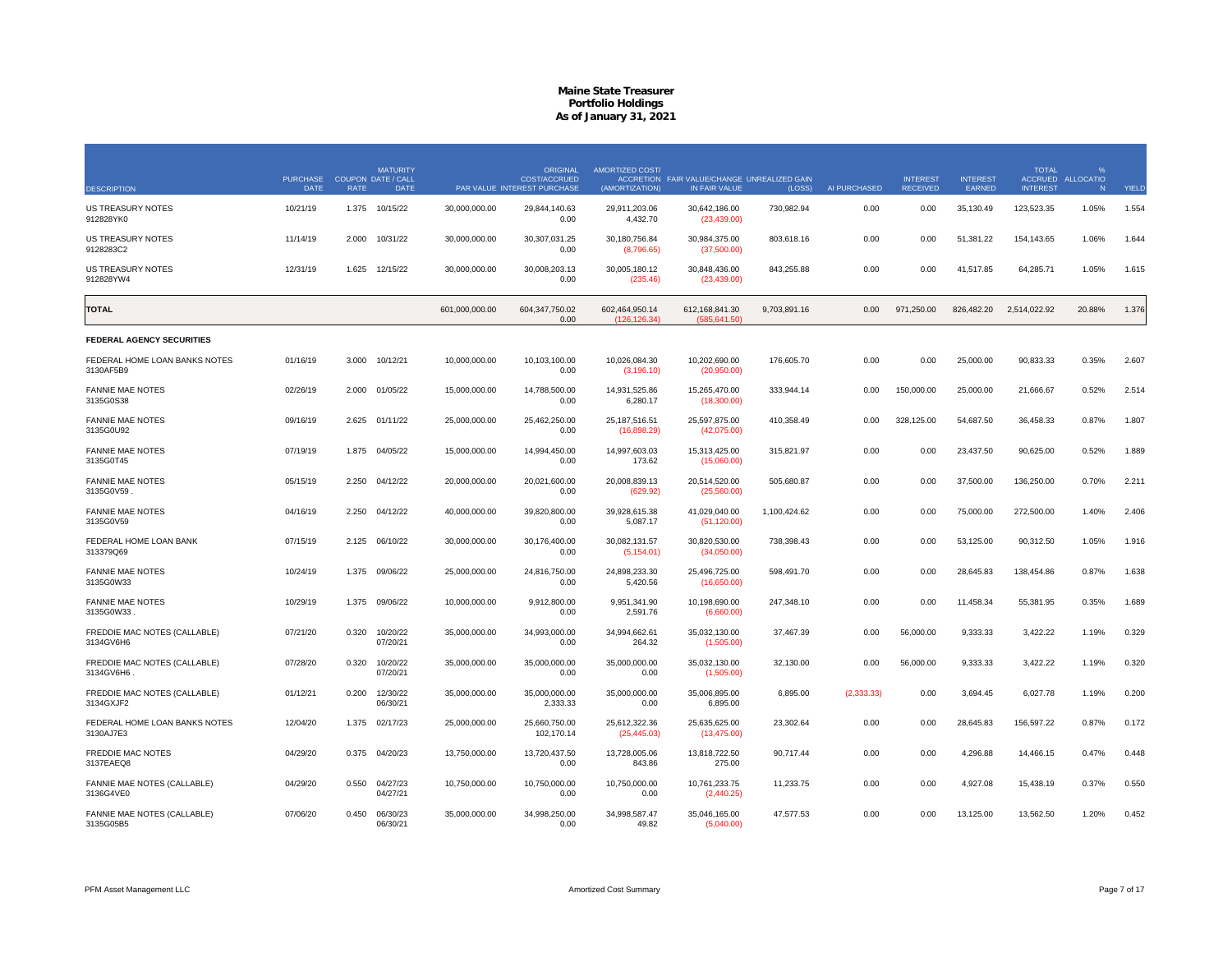|                                             | <b>PURCHASE</b><br>DATE | <b>RATE</b> | <b>MATURITY</b><br><b>COUPON DATE / CALL</b><br><b>DATE</b> |                  | <b>ORIGINAL</b><br><b>COST/ACCRUED</b><br>PAR VALUE INTEREST PURCHASE | AMORTIZED COST/<br>(AMORTIZATION) | ACCRETION FAIR VALUE/CHANGE UNREALIZED GAIN<br>IN FAIR VALUE | (LOSS)        | AI PURCHASED | <b>INTEREST</b><br><b>RECEIVED</b>   | <b>INTEREST</b><br><b>EARNED</b> | <b>TOTAL</b><br><b>INTEREST</b> | $\frac{9}{6}$<br>ACCRUED ALLOCATIO<br>N | YIELD |
|---------------------------------------------|-------------------------|-------------|-------------------------------------------------------------|------------------|-----------------------------------------------------------------------|-----------------------------------|--------------------------------------------------------------|---------------|--------------|--------------------------------------|----------------------------------|---------------------------------|-----------------------------------------|-------|
| <b>DESCRIPTION</b>                          |                         |             |                                                             |                  |                                                                       |                                   |                                                              |               |              |                                      |                                  |                                 |                                         |       |
| <b>FANNIE MAE NOTES</b><br>3135G05G4        | 07/28/20                |             | 0.250 07/10/23                                              | 35,000,000.00    | 34,949,250.00<br>0.00                                                 | 34,958,108.87<br>1.460.77         | 35,078,365.00<br>14.735.00                                   | 120,256.13    | 0.00         | 43,750.00                            | 7,291.67                         | 5,104.17                        | 1.20%                                   | 0.299 |
| FANNIE MAE NOTES (CALLABLE)<br>3136G4D26    | 07/28/20                | 0.400       | 07/28/23<br>07/28/21                                        | 30,000,000.00    | 30,000,000.00<br>0.00                                                 | 30,000,000.00<br>0.00             | 30,039,060.00<br>(2,670.00)                                  | 39,060.00     | 0.00         | 60,000.00                            | 10,000.00                        | 1,000.00                        | 1.02%                                   | 0.400 |
| FANNIE MAE NOTES (CALLABLE)<br>3135G05R0    | 08/12/20                | 0.300       | 08/10/23<br>08/10/22                                        | 50,000,000.00    | 49,906,000.00<br>833.33                                               | 49,920,878.32<br>2,666.06         | 50,089,600.00<br>10.650.00                                   | 168,721.68    | 0.00         | 0.00                                 | 12,500.00                        | 71,250.00                       | 1.71%                                   | 0.363 |
| FANNIE MAE NOTES (CALLABLE)<br>3135G05V1    | 08/21/20                | 0.360       | 08/18/23<br>02/18/22                                        | 10,000,000.00    | 10,000,000.00<br>300.00                                               | 10,000,000.00<br>0.00             | 10,021,070.00<br>1,490.00                                    | 21,070.00     | 0.00         | 0.00                                 | 3,000.00                         | 16,300.00                       | 0.34%                                   | 0.360 |
| FANNIE MAE NOTES (CALLABLE)<br>3135G05V1.   | 08/21/20                | 0.360       | 08/18/23<br>02/18/22                                        | 50,000,000.00    | 50,000,000.00<br>1,500.00                                             | 50,000,000.00<br>0.00             | 50,105,350.00<br>7,450.00                                    | 105,350.00    | 0.00         | 0.00                                 | 15,000.00                        | 81,500.00                       | 1.71%                                   | 0.360 |
| <b>FREDDIE MAC NOTES</b><br>3137EAEV7       | 10/30/20                | 0.250       | 08/24/23                                                    | 17,500,000.00    | 17,506,300.00<br>8,385.42                                             | 17,505,723.93<br>(189.98)         | 17,541,142.50<br>12,390.00                                   | 35,418.57     | 0.00         | 0.00                                 | 3,645.83                         | 19,444.44                       | 0.60%                                   | 0.237 |
| FREDDIE MAC NOTES (CALLABLE)<br>3134GWTL0   | 09/29/20                | 0.300       | 09/28/23<br>09/28/21                                        | 20,000,000.00    | 19,997,000.00<br>166.67                                               | 19,997,342.78<br>85.01            | 20,015,160.00<br>700.00                                      | 17,817.22     | 0.00         | 0.00                                 | 5,000.00                         | 20,500.00                       | 0.68%                                   | 0.305 |
| FREDDIE MAC NOTES (CALLABLE)<br>3134GWTL0   | 09/29/20                | 0.300       | 09/28/23<br>09/28/21                                        | 50,000,000.00    | 49,992,500.00<br>416.67                                               | 49,993,356.95<br>212.53           | 50,037,900.00<br>1,750.00                                    | 44,543.05     | 0.00         | 0.00                                 | 12,500.00                        | 51,250.00                       | 1.71%                                   | 0.305 |
| FREDDIE MAC NOTES (CALLABLE)<br>3134GWZB5   | 10/27/20                | 0.300       | 10/13/23<br>10/13/21                                        | 48,800,000.00    | 48,785,360.00<br>5,693.33                                             | 48,786,673.67<br>419.83           | 48,837,966.40<br>6,490.40                                    | 51,292.73     | 0.00         | 0.00                                 | 12,200.00                        | 43,920.00                       | 1.67%                                   | 0.310 |
| FREDDIE MAC NOTES<br>3137EAEY1              | 10/19/20                | 0.125       | 10/16/23                                                    | 25,000,000.00    | 24,910,750.00<br>260.42                                               | 24,919,331.73<br>2,533.65         | 24,964,175.00<br>21,425.00                                   | 44,843.27     | 0.00         | 0.00                                 | 2,604.16                         | 9.114.58                        | 0.85%                                   | 0.245 |
| FANNIE MAE NOTES (CALLABLE)<br>3136G46A6    | 10/30/20                | 0.300       | 10/27/23<br>10/27/21                                        | 17,845,000.00    | 17,840,538.75<br>446.13                                               | 17,840,922.78<br>126.65           | 17,859,204.62<br>2,516.14                                    | 18,281.84     | 0.00         | 0.00                                 | 4,461.25                         | 13,978.58                       | 0.61%                                   | 0.308 |
| FANNIE MAE NOTES (CALLABLE)<br>3135G06F5    | 12/04/20                | 0.310       | 11/16/23<br>11/16/22                                        | 50,000,000.00    | 49,995,000.00<br>7,750.00                                             | 49,995,273.91<br>143.92           | 50,086,950.00<br>1,200.00                                    | 91,676.09     | 0.00         | 0.00                                 | 12,916.67                        | 32,291.67                       | 1.71%                                   | 0.313 |
| <b>FREDDIE MAC NOTES</b><br>3137EAFA2       | 12/07/20                | 0.250       | 12/04/23                                                    | 25,000,000.00    | 24,990,750.00<br>520.83                                               | 24,991,224.36<br>262.59           | 25,036,775.00<br>5,950.00                                    | 45,550.64     | 0.00         | 0.00                                 | 5,208.33                         | 9,895.83                        | 0.85%                                   | 0.262 |
| <b>TOTAL</b>                                |                         |             |                                                             | 808,645,000.00   | 809,092,536.25<br>130,776.27                                          | 809,004,305.78<br>(22.891.04)     | 814,484,584.77<br>(163, 143.71)                              | 5,480,278.99  | (2, 333.33)  | 693,875.00                           | 513,537.98                       | 1,520,968.19                    | 27.78%                                  | 0.738 |
| <b>CORPORATE NOTES</b>                      |                         |             |                                                             |                  |                                                                       |                                   |                                                              |               |              |                                      |                                  |                                 |                                         |       |
| MICROSOFT CORP (CALLABLE) NOTE<br>594918BW3 | 02/06/20                | 2.400       | 02/06/22<br>01/06/22                                        | 10,000,000.00    | 10,156,600.00<br>0.00                                                 | 10,075,839.14<br>(6,935.15)       | 10,210,120.00<br>(9,370.00)                                  | 134,280.86    | 0.00         | 0.00                                 | 20,000.00                        | 116,666.67                      | 0.35%                                   | 1.601 |
| JOHNSON & JOHNSON CORP NOTES<br>478160CD4   | 03/08/19                | 2.250       | 03/03/22                                                    | 16,893,000.00    | 16,680,992.85<br>0.00                                                 | 16,816,242.14<br>6,024.03         | 17,234,018.99<br>(17,839.01)                                 | 417,776.85    | 0.00         | 0.00                                 | 31,674.37                        | 156,260.25                      | 0.59%                                   | 2.690 |
| <b>TOTAL</b>                                |                         |             |                                                             | 26,893,000.00    | 26,837,592.85<br>0.00                                                 | 26,892,081.28<br>(911.12)         | 27,444,138.99<br>(27.209.01)                                 | 552,057.71    | 0.00         | 0.00                                 | 51,674.37                        | 272,926.92                      | 0.94%                                   | 2.285 |
| <b>GRAND TOTAL</b>                          |                         |             |                                                             | 2,914,538,000.00 | 2.918.277.879.12<br>130,776.27                                        | 2,916,361,337.20<br>(149.928.50)  | 2,932,097,565.06<br>(775.994.22)                             | 15,736,227.86 |              | (2,333.33) 1,708,762.29 1,719,517.06 |                                  | 9,592,919.82                    | 100.00%                                 | 0.647 |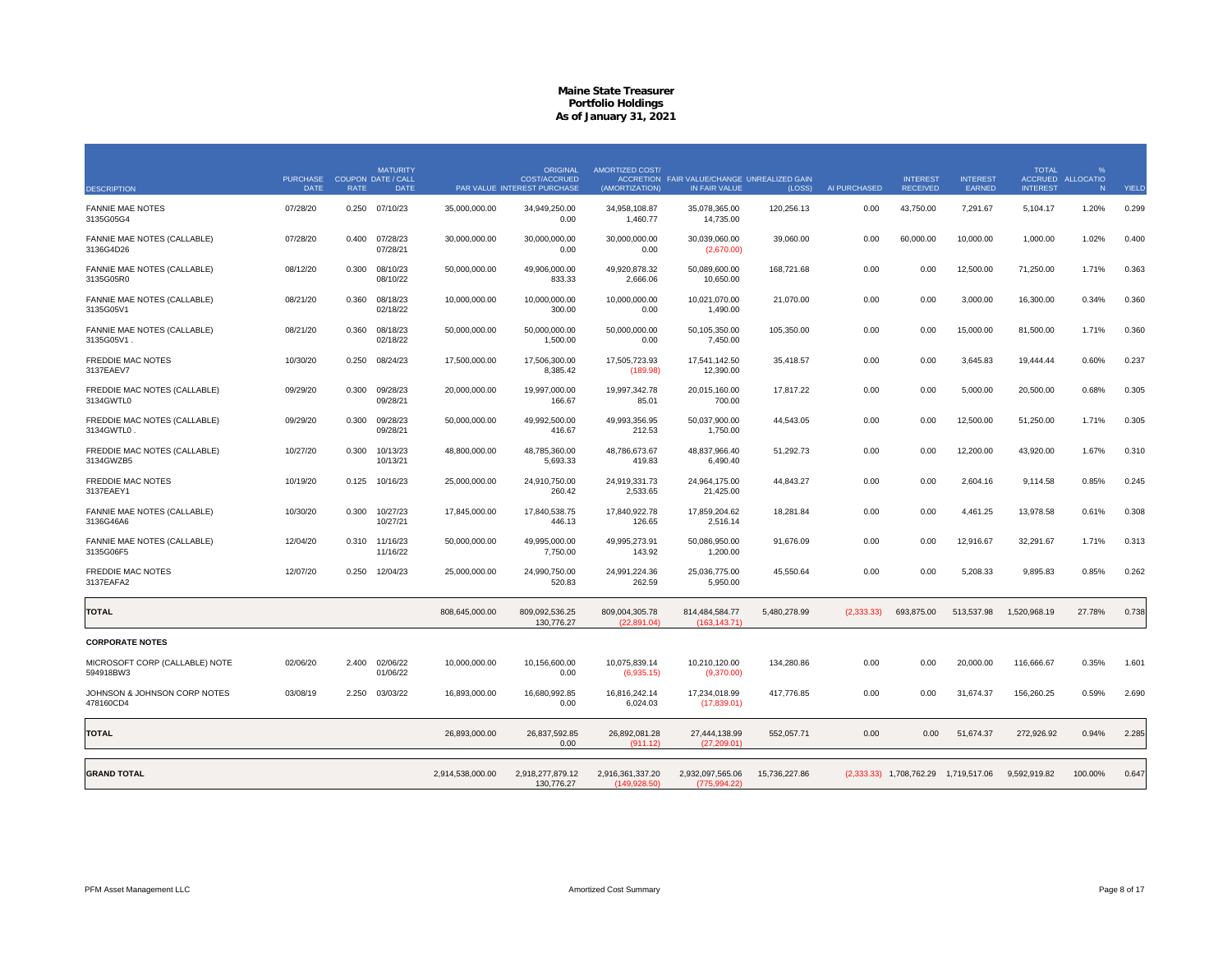|                        |                                              |             |                |                        |                  |                 |               |                                |                                |                      |                                |                           | <b>WEIGHTED</b><br><b>AVERAGE</b>   |
|------------------------|----------------------------------------------|-------------|----------------|------------------------|------------------|-----------------|---------------|--------------------------------|--------------------------------|----------------------|--------------------------------|---------------------------|-------------------------------------|
|                        |                                              |             | <b>COUPON</b>  | <b>MATURITY</b>        | <b>NEXT CALL</b> |                 | MOODYS'       | PAR VALUE/                     |                                | ORIGINAL % PORTFOLIO |                                | % PORTFOLIO               | <b>EFFECTIVE</b><br><b>DURATION</b> |
| <b>CUSIP</b>           |                                              | <b>TYPE</b> | <b>RATE</b>    | <b>DATE</b>            |                  | DATE S&P RATING | <b>RATING</b> | <b>SHARES</b>                  |                                | COST ORIGINAL COST   |                                | MARKET VALUE MARKET VALUE | (YEARS)                             |
| <b>US TREASURY</b>     |                                              |             |                |                        |                  |                 |               |                                |                                |                      |                                |                           |                                     |
| 9128286D7              | <b>U.S. TREASURY</b>                         |             | 2.500          | 2/28/2021              |                  | AA+             | Aaa           | 25,000,000.00                  | 25,265,625.00                  | 0.87%                | 25,042,970.00                  | 0.85%                     | 0.08                                |
| 9127964Y2              | UNITED STATES TREASURY BILL                  |             |                | 4/15/2021              |                  | $A-1+$          | $P-1$         | 50,000,000.00                  | 49,992,000.00                  | 1.71%                | 49,994,425.00                  | 1.71%                     | 0.21                                |
| 9127964Y2.             | UNITED STATES TREASURY BILL                  |             |                | 4/15/2021              |                  | $A-1+$          | $P-1$         | 50,000,000.00                  | 49,992,000.00                  | 1.71%                | 49,994,425.00                  | 1.71%                     | 0.21                                |
| 9128284W7              | <b>U.S. TREASURY</b>                         |             | 2.750          | 8/15/2021              |                  | AA+             | Aaa           | 25,000,000.00                  | 25,432,617.19                  | 0.87%                | 25,359,375.00                  | 0.86%                     | 0.54                                |
| 9128282F6              | <b>U.S. TREASURY</b>                         |             | 1.125          | 8/31/2021              |                  | AA+             | Aaa           | 30,000,000.00                  | 29,764,453.13                  | 1.02%                | 30,178,125.00                  | 1.03%                     | 0.58                                |
| 9128286C9              | <b>U.S. TREASURY</b>                         |             | 2.500          | 2/15/2022              |                  | AA+             | Aaa           | 25,000,000.00                  | 25,493,164.06                  | 0.87%                | 25,621,095.00                  | 0.87%                     | 1.03                                |
| 912828W89              | <b>U.S. TREASURY</b>                         |             | 1.875          | 3/31/2022              |                  | AA+             | Aaa           | 40,000,000.00                  | 40,404,687.50                  | 1.38%                | 40,825,000.00                  | 1.39%                     | 1.15                                |
| 9128286M7              | <b>U.S. TREASURY</b>                         |             | 2.250          | 4/15/2022              |                  | AA+             | Aaa           | 23,000,000.00                  | 23,321,640.63                  | 0.80%                | 23,592,967.60                  | 0.80%                     | 1.19                                |
| 9128286M7.             | <b>U.S. TREASURY</b>                         |             | 2.250          | 4/15/2022              |                  | AA+             | Aaa           | 30,000,000.00                  | 30,426,562.50                  | 1.04%                | 30,773,436.00                  | 1.05%                     | 1.19                                |
| 9128286U9              | <b>U.S. TREASURY</b>                         |             | 2.125          | 5/15/2022              |                  | $AA+$           | Aaa           | 25,000,000.00                  | 25,289,062.50                  | 0.87%                | 25,648,437.50                  | 0.87%                     | 1.28                                |
| 9128286U9              | <b>U.S. TREASURY</b>                         |             | 2.125          | 5/15/2022              |                  | AA+             | Aaa           | 25,000,000.00                  | 25,289,062.50                  | 0.87%                | 25,648,437.50                  | 0.87%                     | 1.28                                |
| 912828XG0              | <b>U.S. TREASURY</b>                         |             | 2.125          | 6/30/2022              |                  | AA+             | Aaa           | 27,000,000.00                  | 27,241,523.44                  | 0.93%                | 27,767,812.50                  | 0.95%                     | 1.40                                |
| 9128287C8<br>9128287C8 | U.S. TREASURY<br><b>U.S. TREASURY</b>        |             | 1.750<br>1.750 | 7/15/2022<br>7/15/2022 |                  | $AA+$<br>AA+    | Aaa<br>Aaa    | 25,000,000.00<br>25,000,000.00 | 24,945,312.50<br>24,967,773.44 | 0.85%<br>0.86%       | 25,597,655.00<br>25,597,655.00 | 0.87%<br>0.87%            | 1.45<br>1.45                        |
| 9128287C8.             | <b>U.S. TREASURY</b>                         |             | 1.750          | 7/15/2022              |                  | AA+             | Aaa           | 26,000,000.00                  | 26,142,187.50                  | 0.90%                | 26,621,561.20                  | 0.91%                     | 1.45                                |
| 9128287C8              | <b>U.S. TREASURY</b>                         |             | 1.750          | 7/15/2022              |                  | AA+             | Aaa           | 35,000,000.00                  | 35,211,914.06                  | 1.21%                | 35,836,717.00                  | 1.22%                     | 1.45                                |
| 9128282S8              | <b>U.S. TREASURY</b>                         |             | 1.625          | 8/31/2022              |                  | $AA+$           | Aaa           | 25,000,000.00                  | 25,008,789.06                  | 0.86%                | 25,593,750.00                  | 0.87%                     | 1.56                                |
| 912828YK0              | U.S. TREASURY                                |             | 1.375          | 10/15/2022             |                  | AA+             | Aaa           | 30,000,000.00                  | 29,844,140.63                  | 1.02%                | 30,642,186.00                  | 1.05%                     | 1.69                                |
| 9128283C2              | <b>U.S. TREASURY</b>                         |             | 2.000          | 10/31/2022             |                  | AA+             | Aaa           | 30,000,000.00                  | 30,307,031.25                  | 1.04%                | 30,984,375.00                  | 1.06%                     | 1.72                                |
| 912828YW4              | <b>U.S. TREASURY</b>                         |             | 1.625          | 12/15/2022             |                  | AA+             | Aaa           | 30,000,000.00                  | 30,008,203.13                  | 1.03%                | 30,848,436.00                  | 1.05%                     | 1.85                                |
|                        |                                              |             |                |                        |                  |                 |               |                                |                                |                      |                                |                           |                                     |
| <b>ISSUER TOTAL</b>    |                                              |             |                |                        |                  |                 |               | 601,000,000.00                 | 604, 347, 750.02               | 20.71%               | 612, 168, 841. 30              | 20.88%                    | 1.08                                |
|                        |                                              |             |                |                        |                  |                 |               |                                |                                |                      |                                |                           |                                     |
| <b>FNMA</b>            |                                              |             |                |                        |                  |                 |               |                                |                                |                      |                                |                           |                                     |
| 3135G0S38              | U.S. INSTRUMENTALITY                         |             | 2.000          | 1/5/2022               |                  | AA+             | Aaa           | 15,000,000.00                  | 14,788,500.00                  | 0.51%                | 15,265,470.00                  | 0.52%                     | 0.93                                |
| 3135G0U92              | U.S. INSTRUMENTALITY                         |             | 2.625          | 1/11/2022              |                  | AA+             | Aaa           | 25,000,000.00                  | 25,462,250.00                  | 0.87%                | 25,597,875.00                  | 0.87%                     | 0.94                                |
| 3135G0T45              | <b>U.S. INSTRUMENTALITY</b>                  |             | 1.875          | 4/5/2022               |                  | AA+             | Aaa           | 15,000,000.00                  | 14,994,450.00                  | 0.51%                | 15,313,425.00                  | 0.52%                     | 1.17                                |
| 3135G0V59              | U.S. INSTRUMENTALITY                         |             | 2.250          | 4/12/2022              |                  | AA+             | Aaa           | 20,000,000.00                  | 20,021,600.00                  | 0.69%                | 20,514,520.00                  | 0.70%                     | 1.19                                |
| 3135G0V59<br>3135G0W33 | U.S. INSTRUMENTALITY                         |             | 2.250<br>1.375 | 4/12/2022<br>9/6/2022  |                  | AA+             | Aaa           | 40,000,000.00                  | 39,820,800.00                  | 1.36%<br>0.85%       | 41,029,040.00                  | 1.40%<br>0.87%            | 1.19<br>1.58                        |
| 3135G0W33              | U.S. INSTRUMENTALITY<br>U.S. INSTRUMENTALITY |             | 1.375          | 9/6/2022               |                  | AA+<br>$AA+$    | Aaa<br>Aaa    | 25,000,000.00<br>10,000,000.00 | 24,816,750.00<br>9,912,800.00  | 0.34%                | 25,496,725.00<br>10,198,690.00 | 0.35%                     | 1.58                                |
| 3136G4VE0              | U.S. INSTRUMENTALITY                         |             | 0.550          | 4/27/2023              | 4/27/2021        | AA+             | Aaa           | 10,750,000.00                  | 10,750,000.00                  | 0.37%                | 10,761,233.75                  | 0.37%                     | 0.24                                |
| 3135G05B5              | U.S. INSTRUMENTALITY                         |             | 0.450          | 6/30/2023              | 6/30/2021        | AA+             | Aaa           | 35,000,000.00                  | 34,998,250.00                  | 1.20%                | 35,046,165.00                  | 1.20%                     | 0.42                                |
| 3135G05G4              | U.S. INSTRUMENTALITY                         |             | 0.250          | 7/10/2023              |                  | AA+             | Aaa           | 35,000,000.00                  | 34,949,250.00                  | 1.20%                | 35,078,365.00                  | 1.20%                     | 2.44                                |
| 3136G4D26              | <b>U.S. INSTRUMENTALITY</b>                  |             | 0.400          | 7/28/2023              | 7/28/2021        | AA+             | Aaa           | 30,000,000.00                  | 30,000,000.00                  | 1.03%                | 30,039,060.00                  | 1.02%                     | 2.49                                |
| 3135G05R0              | U.S. INSTRUMENTALITY                         |             | 0.300          | 8/10/2023              | 8/10/2022        | AA+             | Aaa           | 50,000,000.00                  | 49,906,000.00                  | 1.71%                | 50,089,600.00                  | 1.71%                     | 1.53                                |
| 3135G05V1              | U.S. INSTRUMENTALITY                         |             | 0.360          | 8/18/2023              | 2/18/2022        | AA+             | Aaa           | 10,000,000.00                  | 10,000,000.00                  | 0.34%                | 10,021,070.00                  | 0.34%                     | 0.05                                |
| 3135G05V1.             | U.S. INSTRUMENTALITY                         |             | 0.360          | 8/18/2023              | 2/18/2022        | $AA+$           | Aaa           | 50,000,000.00                  | 50,000,000.00                  | 1.71%                | 50,105,350.00                  | 1.71%                     | 0.05                                |
| 3136G46A6              | <b>U.S. INSTRUMENTALITY</b>                  |             | 0.300          | 10/27/2023             | 10/27/2021       | $AA+$           | Aaa           | 17,845,000.00                  | 17,840,538.75                  | 0.61%                | 17,859,204.62                  | 0.61%                     | 0.74                                |
| 3135G06F5              | U.S. INSTRUMENTALITY                         |             | 0.310          | 11/16/2023             | 11/16/2022       | AA+             | Aaa           | 50,000,000.00                  | 49,995,000.00                  | 1.71%                | 50,086,950.00                  | 1.71%                     | 1.79                                |
|                        |                                              |             |                |                        |                  |                 |               |                                |                                |                      |                                |                           |                                     |
| <b>ISSUER TOTAL</b>    |                                              |             |                |                        |                  |                 |               | 438,595,000.00                 | 438,256,188.75                 | 15.02%               | 442,502,743.37                 | 15.09%                    | 1.23                                |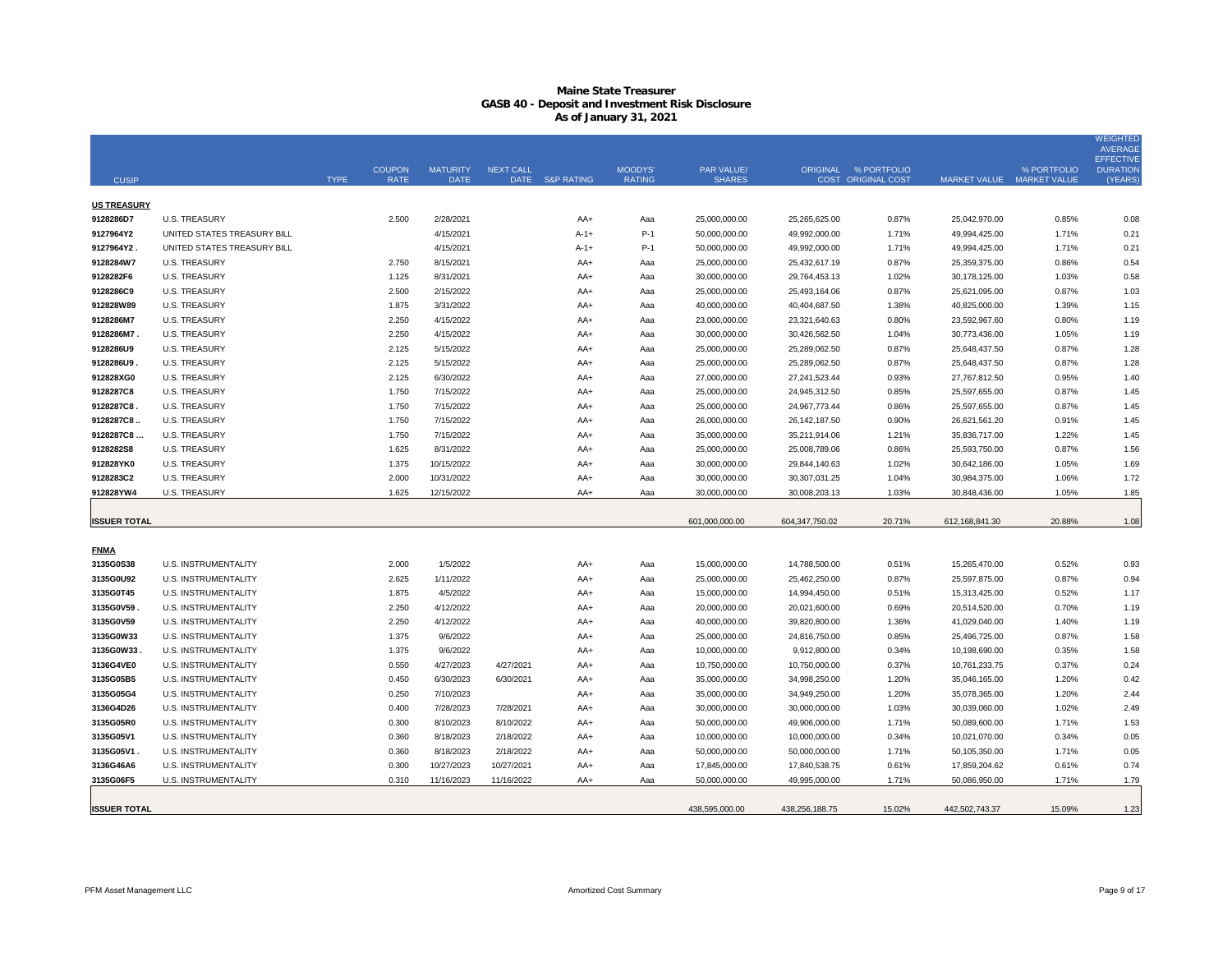|                                |                           |             |                              |                                |                  |                 |                          |                             |                |                                            |                           |             | <b>WEIGHTED</b><br><b>AVERAGE</b><br><b>EFFECTIVE</b> |
|--------------------------------|---------------------------|-------------|------------------------------|--------------------------------|------------------|-----------------|--------------------------|-----------------------------|----------------|--------------------------------------------|---------------------------|-------------|-------------------------------------------------------|
| <b>CUSIP</b>                   |                           | <b>TYPE</b> | <b>COUPON</b><br><b>RATE</b> | <b>MATURITY</b><br><b>DATE</b> | <b>NEXT CALL</b> | DATE S&P RATING | MOODYS'<br><b>RATING</b> | PAR VALUE/<br><b>SHARES</b> |                | ORIGINAL % PORTFOLIO<br>COST ORIGINAL COST | MARKET VALUE MARKET VALUE | % PORTFOLIO | <b>DURATION</b><br>(YEARS)                            |
| <b>FIDELITY GOVERNMENT MMF</b> | CASH AND CASH EQUIVALENTS |             |                              | 2/1/2021                       |                  | AAA             | AAA                      | 430,000,000.00              | 430,000,000.00 | 14.73%                                     | 430,000,000.00            | 14.67%      | 0.00                                                  |
| <b>ISSUER TOTAL</b>            |                           |             |                              |                                |                  |                 |                          | 430,000,000.00              | 430,000,000.00 | 14.73%                                     | 430,000,000.00            | 14.67%      | 0.00                                                  |
|                                |                           |             |                              |                                |                  |                 |                          |                             |                |                                            |                           |             |                                                       |
| <b>FHLMC</b><br>3134GV6H6      | U.S. INSTRUMENTALITY      |             | 0.320                        | 10/20/2022                     | 7/20/2021        | AA+             | Aaa                      | 35,000,000.00               | 34,993,000.00  | 1.20%                                      | 35,032,130.00             | 1.19%       | 0.48                                                  |
| 3134GV6H6.                     | U.S. INSTRUMENTALITY      |             | 0.320                        | 10/20/2022                     | 7/20/2021        | AA+             | Aaa                      | 35,000,000.00               | 35,000,000.00  | 1.20%                                      | 35,032,130.00             | 1.19%       | 0.48                                                  |
| 3134GXJF2                      | U.S. INSTRUMENTALITY      |             | 0.200                        | 12/30/2022                     | 6/30/2021        | AA+             | Aaa                      | 35,000,000.00               | 35,000,000.00  | 1.20%                                      | 35,006,895.00             | 1.19%       | 0.42                                                  |
| 3137EAEQ8                      | U.S. INSTRUMENTALITY      |             | 0.375                        | 4/20/2023                      |                  | AA+             | Aaa                      | 13,750,000.00               | 13,720,437.50  | 0.47%                                      | 13,818,722.50             | 0.47%       | 2.22                                                  |
| 3137EAEV7                      | U.S. INSTRUMENTALITY      |             | 0.250                        | 8/24/2023                      |                  | AA+             | Aaa                      | 17,500,000.00               | 17,506,300.00  | 0.60%                                      | 17,541,142.50             | 0.60%       | 2.56                                                  |
| 3134GWTL0                      | U.S. INSTRUMENTALITY      |             | 0.300                        | 9/28/2023                      | 9/28/2021        | AA+             | Aaa                      | 20,000,000.00               | 19,997,000.00  | 0.69%                                      | 20,015,160.00             | 0.68%       | 0.66                                                  |
| 3134GWTL0                      | U.S. INSTRUMENTALITY      |             | 0.300                        | 9/28/2023                      | 9/28/2021        | AA+             | Aaa                      | 50,000,000.00               | 49,992,500.00  | 1.71%                                      | 50,037,900.00             | 1.71%       | 0.66                                                  |
| 3134GWZB5                      | U.S. INSTRUMENTALITY      |             | 0.300                        | 10/13/2023                     | 10/13/2021       | AA+             | Aaa                      | 48,800,000.00               | 48,785,360.00  | 1.67%                                      | 48,837,966.40             | 1.67%       | 0.70                                                  |
| 3137EAEY1                      | U.S. INSTRUMENTALITY      |             | 0.125                        | 10/16/2023                     |                  | AA+             | Aaa                      | 25,000,000.00               | 24,910,750.00  | 0.85%                                      | 24,964,175.00             | 0.85%       | 2.71                                                  |
| 3137EAFA2                      | U.S. INSTRUMENTALITY      |             | 0.250                        | 12/4/2023                      |                  | AA+             | Aaa                      | 25,000,000.00               | 24,990,750.00  | 0.86%                                      | 25,036,775.00             | 0.85%       | 2.84                                                  |
| <b>ISSUER TOTAL</b>            |                           |             |                              |                                |                  |                 |                          | 305,050,000.00              | 304,896,097.50 | 10.45%                                     | 305,322,996.40            | 10.41%      | 1.12                                                  |
|                                |                           |             |                              |                                |                  |                 |                          |                             |                |                                            |                           |             |                                                       |
| <b>TD BANK</b>                 | CASH AND CASH EQUIVALENTS |             |                              | 2/1/2021                       |                  |                 |                          | 250,000,000.00              | 250,000,000.00 | 8.57%                                      | 250,000,000.00            | 8.53%       | 0.00                                                  |
| <b>ISSUER TOTAL</b>            |                           |             |                              |                                |                  |                 |                          | 250,000,000.00              | 250,000,000.00 | 8.57%                                      | 250,000,000.00            | 8.53%       | 0.00                                                  |
| <b>PFM FUNDS</b>               |                           |             |                              |                                |                  |                 |                          |                             |                |                                            |                           |             |                                                       |
|                                | CASH AND CASH EQUIVALENTS |             |                              | 2/1/2021                       |                  |                 |                          | 200,000,000.00              | 200,000,000.00 | 6.85%                                      | 200,000,000.00            | 6.82%       | 0.00                                                  |
| <b>ISSUER TOTAL</b>            |                           |             |                              |                                |                  |                 |                          | 200,000,000.00              | 200,000,000.00 | 6.85%                                      | 200,000,000.00            | 6.82%       | 0.00                                                  |
| <b>U.S. BANK DDA</b>           |                           |             |                              |                                |                  |                 |                          |                             |                |                                            |                           |             |                                                       |
|                                | CASH AND CASH EQUIVALENTS |             |                              | 2/1/2021                       |                  |                 |                          | 150,000,000.00              | 150,000,000.00 | 5.14%                                      | 150,000,000.00            | 5.12%       | 0.00                                                  |
| <b>ISSUER TOTAL</b>            |                           |             |                              |                                |                  |                 |                          | 150,000,000.00              | 150,000,000.00 | 5.14%                                      | 150,000,000.00            | 5.12%       | 0.00                                                  |
| <b>CITIZENS BANK</b>           |                           |             |                              |                                |                  |                 |                          |                             |                |                                            |                           |             |                                                       |
|                                | CASH AND CASH EQUIVALENTS |             |                              | 2/1/2021                       |                  |                 |                          | 100,000,000.00              | 100,000,000.00 | 3.43%                                      | 100,000,000.00            | 3.41%       | 0.00                                                  |
| <b>ISSUER TOTAL</b>            |                           |             |                              |                                |                  |                 |                          | 100,000,000.00              | 100,000,000.00 | 3.43%                                      | 100,000,000.00            | 3.41%       | 0.00                                                  |
| <b>BAR HARBOR</b>              |                           |             |                              |                                |                  |                 |                          |                             |                |                                            |                           |             |                                                       |
|                                | CASH AND CASH EQUIVALENTS |             |                              | 2/1/2021                       |                  |                 |                          | 49,000,000.00               | 49,000,000.00  | 1.68%                                      | 49,000,000.00             | 1.67%       | 0.00                                                  |
|                                | CERTIFICATES OF DEPOSIT   |             | 2.330                        | 6/12/2021                      |                  | <b>NR</b>       | <b>NR</b>                | 50,000,000.00               | 50,000,000.00  | 1.71%                                      | 50,000,000.00             | 1.71%       | 0.38                                                  |
|                                |                           |             |                              |                                |                  |                 |                          |                             |                |                                            |                           |             |                                                       |
| <b>ISSUER TOTAL</b>            |                           |             |                              |                                |                  |                 |                          | 99.000.000.00               | 99.000.000.00  | 3.39%                                      | 99.000.000.00             | 3.38%       | 0.19                                                  |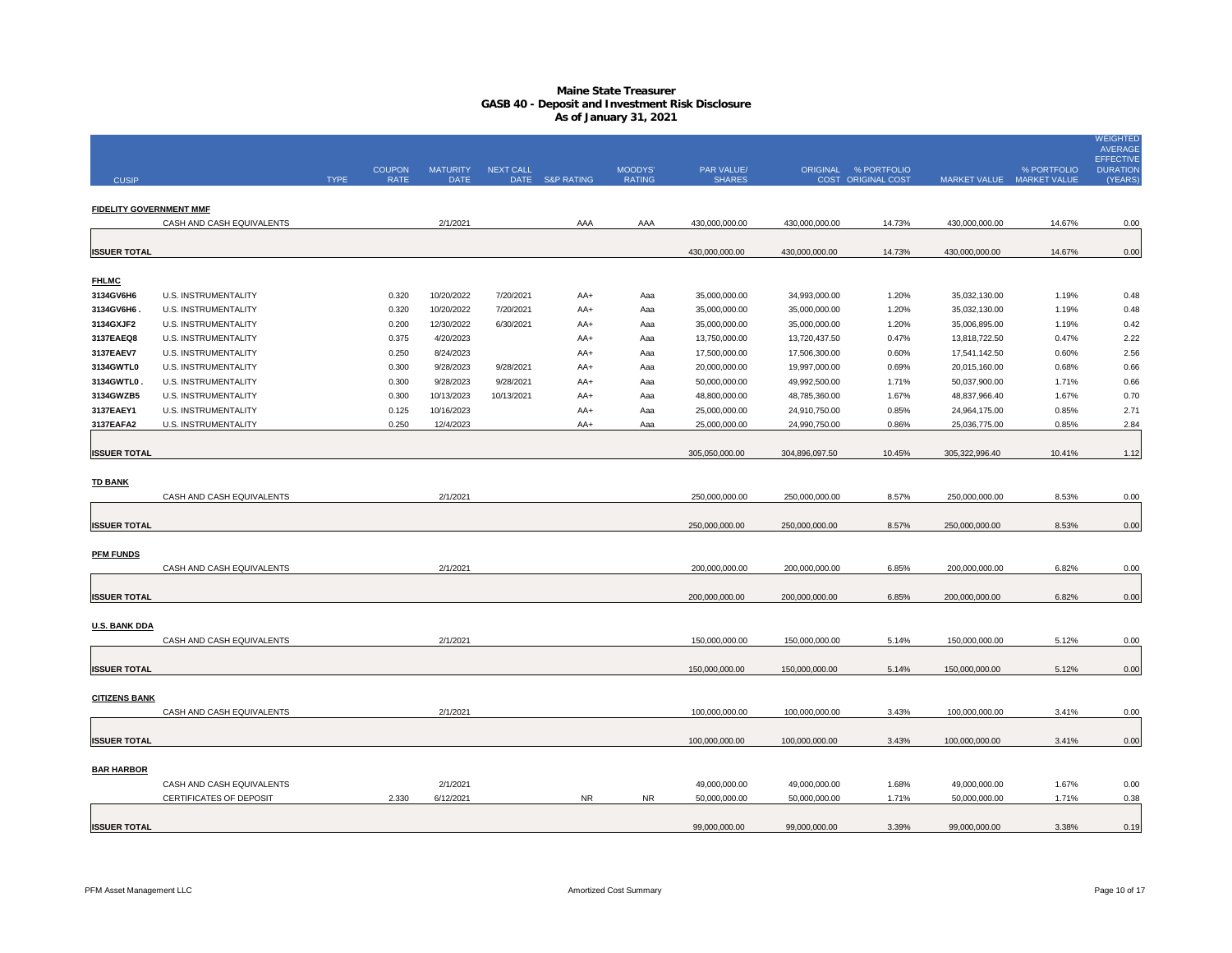|                              |                           |             |                              |                                |           |                 |                          |                             |               |                                            |                           |             | <b>WEIGHTED</b><br><b>AVERAGE</b><br><b>EFFECTIVE</b> |
|------------------------------|---------------------------|-------------|------------------------------|--------------------------------|-----------|-----------------|--------------------------|-----------------------------|---------------|--------------------------------------------|---------------------------|-------------|-------------------------------------------------------|
| <b>CUSIP</b>                 |                           | <b>TYPE</b> | <b>COUPON</b><br><b>RATE</b> | <b>MATURITY</b><br><b>DATE</b> | NEXT CALL | DATE S&P RATING | MOODYS'<br><b>RATING</b> | PAR VALUE/<br><b>SHARES</b> |               | ORIGINAL % PORTFOLIO<br>COST ORIGINAL COST | MARKET VALUE MARKET VALUE | % PORTFOLIO | <b>DURATION</b><br>(YEARS)                            |
| PEOPLE'S UNITED BANK         |                           |             |                              |                                |           |                 |                          |                             |               |                                            |                           |             |                                                       |
|                              | CERTIFICATES OF DEPOSIT   |             | 2.550                        | 4/18/2021                      |           | <b>NR</b>       | <b>NR</b>                | 15,000,000.00               | 15,000,000.00 | 0.51%                                      | 15,000,000.00             | 0.51%       | 0.22                                                  |
|                              | CERTIFICATES OF DEPOSIT   |             | 2.550                        | 4/22/2021                      |           | <b>NR</b>       | <b>NR</b>                | 25,000,000.00               | 25,000,000.00 | 0.86%                                      | 25,000,000.00             | 0.85%       | 0.23                                                  |
|                              | CERTIFICATES OF DEPOSIT   |             | 1.650                        | 1/17/2022                      |           | <b>NR</b>       | <b>NR</b>                | 40,000,000.00               | 40,000,000.00 | 1.37%                                      | 40,000,000.00             | 1.36%       | 0.98                                                  |
|                              | CERTIFICATES OF DEPOSIT   |             | 0.350                        | 1/19/2023                      |           | <b>NR</b>       | <b>NR</b>                | 10,000,000.00               | 10,000,000.00 | 0.34%                                      | 10,000,000.00             | 0.34%       | 1.99                                                  |
|                              |                           |             |                              |                                |           |                 |                          |                             |               |                                            |                           |             |                                                       |
| <b>ISSUER TOTAL</b>          |                           |             |                              |                                |           |                 |                          | 90,000,000.00               | 90,000,000.00 | 3.08%                                      | 90,000,000.00             | 3.07%       | 0.76                                                  |
| <b>FHLB</b>                  |                           |             |                              |                                |           |                 |                          |                             |               |                                            |                           |             |                                                       |
| 3130AF5B9                    | U.S. INSTRUMENTALITY      |             | 3.000                        | 10/12/2021                     |           | AA+             | Aaa                      | 10,000,000.00               | 10,103,100.00 | 0.35%                                      | 10,202,690.00             | 0.35%       | 0.70                                                  |
| 313379Q69                    | U.S. INSTRUMENTALITY      |             | 2.125                        | 6/10/2022                      |           | AA+             | Aaa                      | 30,000,000.00               | 30,176,400.00 | 1.03%                                      | 30,820,530.00             | 1.05%       | 1.35                                                  |
| 3130AJ7E3                    | U.S. INSTRUMENTALITY      |             | 1.375                        | 2/17/2023                      |           | AA+             | Aaa                      | 25,000,000.00               | 25,660,750.00 | 0.88%                                      | 25,635,625.00             | 0.87%       | 2.02                                                  |
|                              |                           |             |                              |                                |           |                 |                          |                             |               |                                            |                           |             |                                                       |
| <b>ISSUER TOTAL</b>          |                           |             |                              |                                |           |                 |                          | 65,000,000.00               | 65,940,250.00 | 2.26%                                      | 66,658,845.00             | 2.27%       | 1.51                                                  |
| <b>CAMDEN NATIONAL</b>       |                           |             |                              |                                |           |                 |                          |                             |               |                                            |                           |             |                                                       |
|                              | CERTIFICATES OF DEPOSIT   |             | 0.200                        | 1/17/2023                      |           | <b>NR</b>       | <b>NR</b>                | 50,000,000.00               | 50,000,000.00 | 1.71%                                      | 50,000,000.00             | 1.71%       | 1.99                                                  |
| <b>ISSUER TOTAL</b>          |                           |             |                              |                                |           |                 |                          | 50,000,000.00               | 50,000,000.00 | 1.71%                                      | 50,000,000.00             | 1.71%       | 1.99                                                  |
|                              |                           |             |                              |                                |           |                 |                          |                             |               |                                            |                           |             |                                                       |
| <b>FIRST NATIONAL</b>        |                           |             |                              |                                |           |                 |                          |                             |               |                                            |                           |             |                                                       |
|                              | CASH AND CASH EQUIVALENTS |             |                              | 2/1/2021                       |           |                 |                          | 50,000,000.00               | 50,000,000.00 | 1.71%                                      | 50,000,000.00             | 1.71%       | 0.00                                                  |
| <b>ISSUER TOTAL</b>          |                           |             |                              |                                |           |                 |                          | 50,000,000.00               | 50,000,000.00 | 1.71%                                      | 50,000,000.00             | 1.71%       | 0.00                                                  |
|                              |                           |             |                              |                                |           |                 |                          |                             |               |                                            |                           |             |                                                       |
| <b>NORTHEAST BANK</b>        | CASH AND CASH EQUIVALENTS |             |                              | 2/1/2021                       |           |                 |                          | 25,000,000.00               | 25,000,000.00 | 0.86%                                      | 25,000,000.00             | 0.85%       | 0.00                                                  |
|                              |                           |             |                              |                                |           |                 |                          |                             |               |                                            |                           |             |                                                       |
| <b>ISSUER TOTAL</b>          |                           |             |                              |                                |           |                 |                          | 25,000,000.00               | 25,000,000.00 | 0.86%                                      | 25,000,000.00             | 0.85%       | 0.00                                                  |
| <b>JOHNSON &amp; JOHNSON</b> |                           |             |                              |                                |           |                 |                          |                             |               |                                            |                           |             |                                                       |
| 478160CD4                    | CORPORATE                 |             | 2.250                        | 3/3/2022                       |           | AAA             | Aaa                      | 16,893,000.00               | 16,680,992.85 | 0.57%                                      | 17,234,018.99             | 0.59%       | 1.08                                                  |
|                              |                           |             |                              |                                |           |                 |                          |                             |               |                                            |                           |             |                                                       |
| <b>ISSUER TOTAL</b>          |                           |             |                              |                                |           |                 |                          | 16,893,000.00               | 16,680,992.85 | 0.57%                                      | 17,234,018.99             | 0.59%       | 1.08                                                  |
| <b>BANGOR SAVINGS</b>        |                           |             |                              |                                |           |                 |                          |                             |               |                                            |                           |             |                                                       |
|                              | CERTIFICATES OF DEPOSIT   |             | 2.700                        | 4/8/2021                       |           | <b>NR</b>       | NR.                      | 15,000,000.00               | 15,000,000.00 | 0.51%                                      | 15,000,000.00             | 0.51%       | 0.20                                                  |
|                              |                           |             |                              |                                |           |                 |                          |                             |               |                                            |                           |             |                                                       |
| <b>ISSUER TOTAL</b>          |                           |             |                              |                                |           |                 |                          | 15.000.000.00               | 15.000.000.00 | 0.51%                                      | 15,000,000.00             | 0.51%       | 0.20                                                  |
| <b>BATH SAVINGS</b>          |                           |             |                              |                                |           |                 |                          |                             |               |                                            |                           |             |                                                       |
|                              | CASH AND CASH EQUIVALENTS |             |                              | 2/1/2021                       |           |                 |                          | 14,000,000.00               | 14,000,000.00 | 0.48%                                      | 14,000,000.00             | 0.48%       | 0.00                                                  |
| <b>ISSUER TOTAL</b>          |                           |             |                              |                                |           |                 |                          | 14,000,000.00               | 14,000,000.00 | 0.48%                                      | 14,000,000.00             | 0.48%       | 0.00                                                  |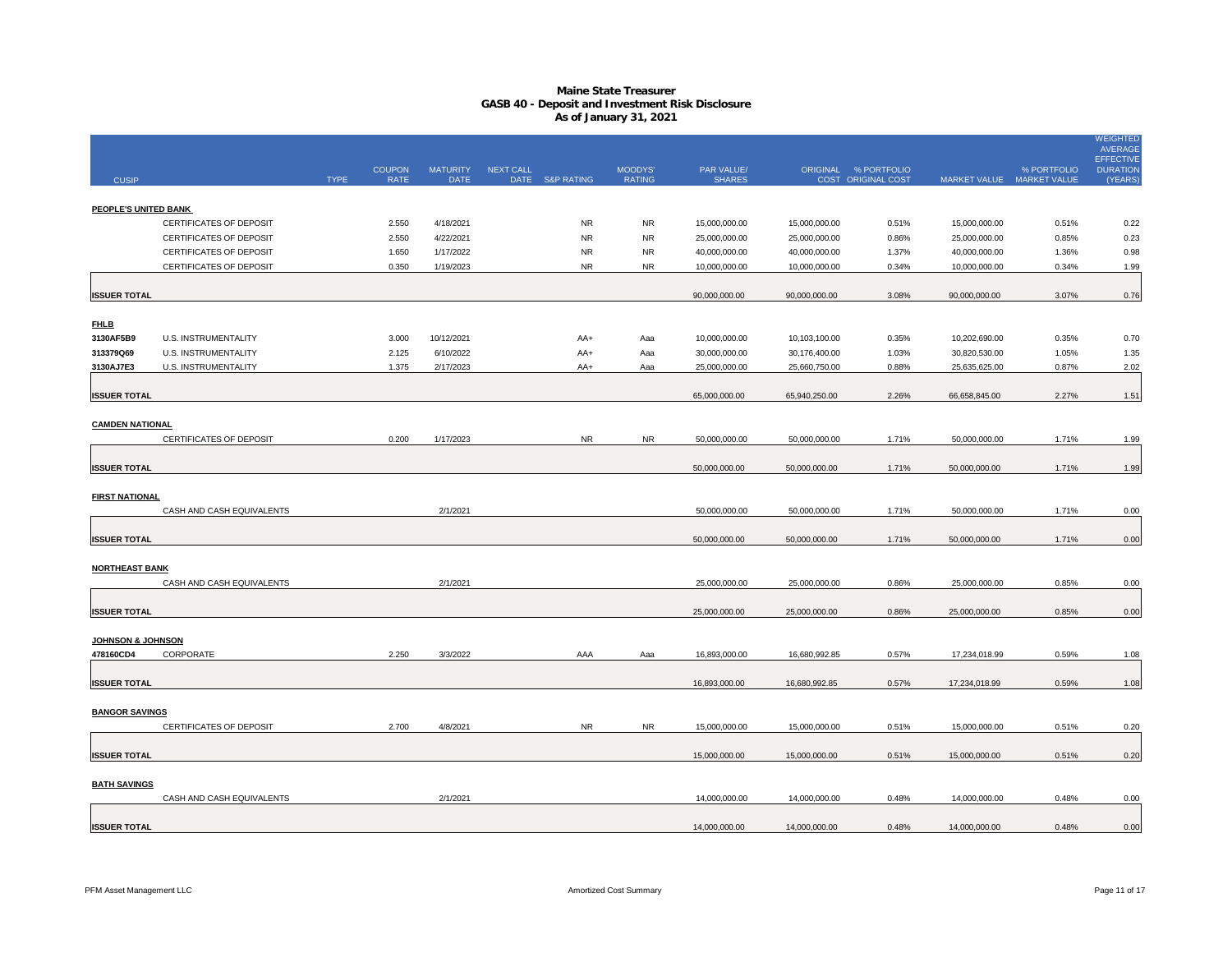| <b>CUSIP</b>                  |                           | <b>TYPE</b> | <b>COUPON</b><br><b>RATE</b> | <b>MATURITY</b><br><b>DATE</b> | <b>NEXT CALL</b><br><b>DATE</b> | <b>S&amp;P RATING</b> | <b>MOODYS'</b><br><b>RATING</b> | PAR VALUE/<br><b>SHARES</b> |                  | ORIGINAL % PORTFOLIO<br>COST ORIGINAL COST | <b>MARKET VALUE</b> | % PORTFOLIO<br><b>MARKET VALUE</b> | WEIGHTED<br><b>AVERAGE</b><br><b>EFFECTIVE</b><br><b>DURATION</b><br>(YEARS) |
|-------------------------------|---------------------------|-------------|------------------------------|--------------------------------|---------------------------------|-----------------------|---------------------------------|-----------------------------|------------------|--------------------------------------------|---------------------|------------------------------------|------------------------------------------------------------------------------|
|                               |                           |             |                              |                                |                                 |                       |                                 |                             |                  |                                            |                     |                                    |                                                                              |
| <b>MICROSOFT</b>              |                           |             |                              |                                |                                 |                       |                                 |                             |                  |                                            |                     |                                    |                                                                              |
|                               | CORPORATE                 |             | 2.400                        | 2/6/2022                       | 1/6/2022                        | AAA                   | Aaa                             | 10,000,000.00               | 10,156,600.00    | 0.35%                                      | 10,210,120.00       | 0.35%                              | 0.92                                                                         |
|                               |                           |             |                              |                                |                                 |                       |                                 |                             |                  |                                            |                     |                                    |                                                                              |
| <b>ISSUER TOTAL</b>           |                           |             |                              |                                |                                 |                       |                                 | 10,000,000.00               | 10,156,600.00    | 0.35%                                      | 10,210,120.00       | 0.35%                              | 0.92                                                                         |
|                               |                           |             |                              |                                |                                 |                       |                                 |                             |                  |                                            |                     |                                    |                                                                              |
| <b>BIDDEFORD SAVINGS BANK</b> |                           |             |                              |                                |                                 |                       |                                 |                             |                  |                                            |                     |                                    |                                                                              |
|                               | CASH AND CASH EQUIVALENTS |             |                              | 2/1/2021                       |                                 |                       |                                 | 5,000,000.00                | 5,000,000.00     | 0.17%                                      | 5,000,000.00        | 0.17%                              | 0.00                                                                         |
|                               |                           |             |                              |                                |                                 |                       |                                 |                             |                  |                                            |                     |                                    |                                                                              |
| <b>ISSUER TOTAL</b>           |                           |             |                              |                                |                                 |                       |                                 | 5,000,000.00                | 5,000,000.00     | 0.17%                                      | 5,000,000.00        | 0.17%                              | 0.00                                                                         |
|                               |                           |             |                              |                                |                                 |                       |                                 |                             |                  |                                            |                     |                                    |                                                                              |
|                               |                           |             |                              |                                |                                 |                       |                                 |                             |                  |                                            |                     |                                    |                                                                              |
| <b>GRAND TOTAL</b>            |                           |             |                              |                                |                                 |                       |                                 | 2,914,538,000.00            | 2,918,277,879.12 | 100.00%                                    | 2,932,097,565.06    | 100.00%                            |                                                                              |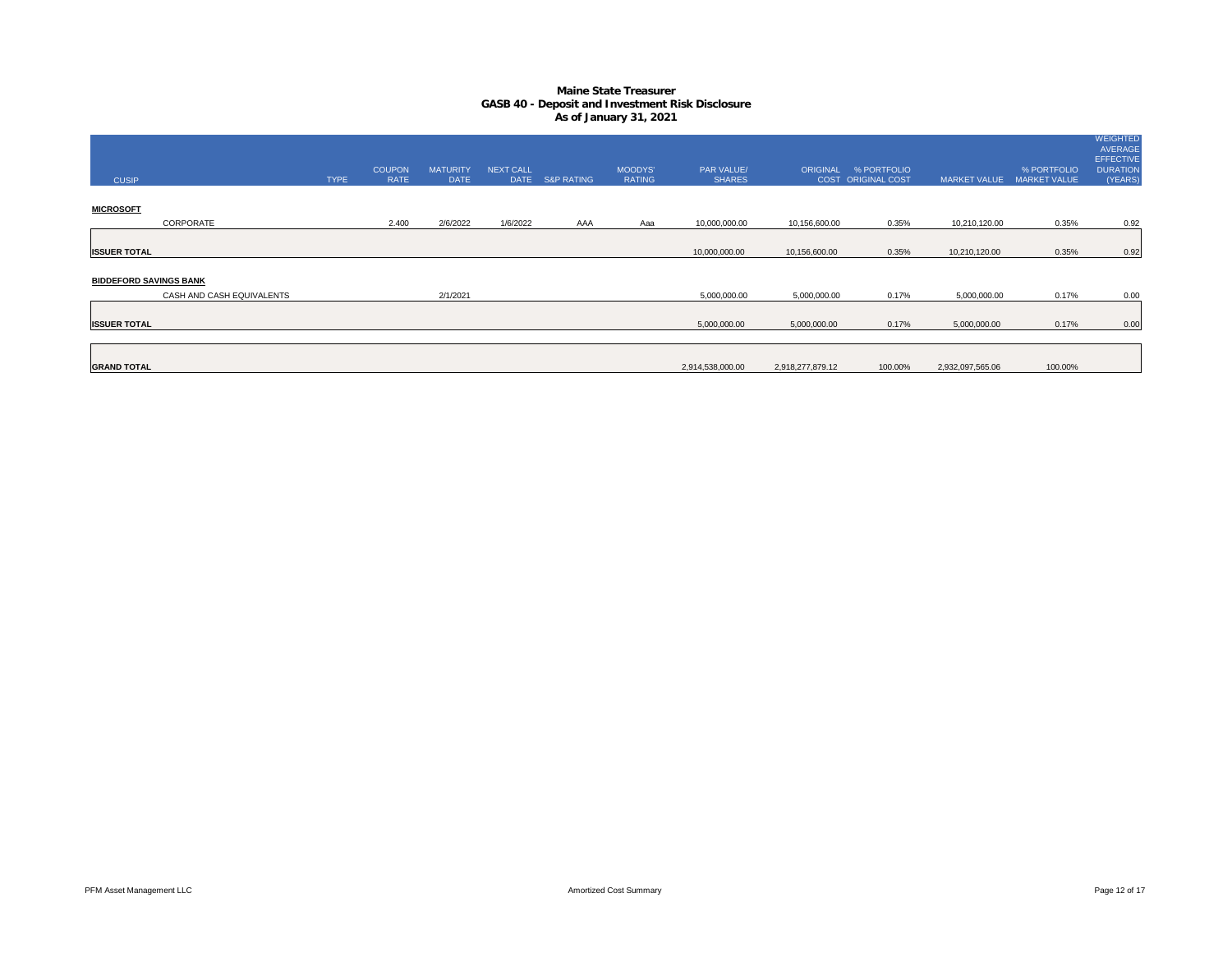# **Maine State Treasurer Securities PurchasedDuring the Month Ended January 31, 2021**

|                                  |                         |             |               |                 |                  |                  |                  |                  | <b>ACCRUED</b><br><b>INTEREST</b> |              |
|----------------------------------|-------------------------|-------------|---------------|-----------------|------------------|------------------|------------------|------------------|-----------------------------------|--------------|
| <b>CUSIP</b>                     | <b>ISSUER</b>           | <b>DATE</b> | <b>COUPON</b> | <b>MATURITY</b> | <b>CALL DATE</b> | PAR VALUE/SHARES | <b>UNIT COST</b> | <b>PRINCIPAL</b> | <b>PURCHASED</b>                  | <b>YIELD</b> |
| <b>CASH AND EQUIVALENTS</b>      |                         |             |               |                 |                  |                  |                  |                  |                                   |              |
|                                  | FIDELITY GOVERNMENT MMF | 1/4/2021    | 0.010V        |                 |                  | 18,000,000.00    | 100.00           | 18,000,000.00    | 0.00                              | 0.010V       |
|                                  | FIDELITY GOVERNMENT MMF | 1/6/2021    | 0.010V        |                 |                  | 25,000,000.00    | 100.00           | 25,000,000.00    | 0.00                              | 0.010V       |
|                                  | FIDELITY GOVERNMENT MMF | 1/8/2021    | 0.010V        |                 |                  | 77,000,000.00    | 100.00           | 77,000,000.00    | 0.00                              | 0.010V       |
|                                  | FIDELITY GOVERNMENT MMF | 1/13/2021   | 0.010V        |                 |                  | 7,000,000.00     | 100.00           | 7,000,000.00     | 0.00                              | 0.010V       |
|                                  | FIDELITY GOVERNMENT MMF | 1/15/2021   | 0.010V        |                 |                  | 193,000,000.00   | 100.00           | 193,000,000.00   | 0.00                              | 0.010V       |
|                                  | FIDELITY GOVERNMENT MMF | 1/20/2021   | 0.010V        |                 |                  | 64,000,000.00    | 100.00           | 64,000,000.00    | 0.00                              | 0.010V       |
|                                  | FIDELITY GOVERNMENT MMF | 1/21/2021   | 0.010V        |                 |                  | 137,000,000.00   | 100.00           | 137,000,000.00   | 0.00                              | 0.010V       |
|                                  | FIDELITY GOVERNMENT MMF | 1/22/2021   | 0.010V        |                 |                  | 69,000,000.00    | 100.00           | 69,000,000.00    | 0.00                              | 0.010V       |
|                                  | FIDELITY GOVERNMENT MMF | 1/27/2021   | 0.010V        |                 |                  | 40,000,000.00    | 100.00           | 40,000,000.00    | 0.00                              | 0.010V       |
|                                  | FIDELITY GOVERNMENT MMF | 1/29/2021   | 0.010V        |                 |                  | 50,000,000.00    | 100.00           | 50,000,000.00    | 0.00                              | 0.010V       |
|                                  |                         |             |               |                 |                  |                  |                  |                  |                                   |              |
| <b>TOTAL:</b>                    |                         |             |               |                 |                  | 680,000,000.00   |                  | 680,000,000.00   | 0.00                              |              |
| <b>CERTIFICATES OF DEPOSIT</b>   |                         |             |               |                 |                  |                  |                  |                  |                                   |              |
|                                  | <b>CAMDEN NATIONAL</b>  | 1/17/2021   | 0.200         | 1/17/2023       |                  | 50,000,000.00    | 100.000          | 50,000,000.00    | 0.00                              | 0.20         |
|                                  | PEOPLE'S UNITED BANK    | 1/19/2021   | 0.350         | 1/19/2023       |                  | 10,000,000.00    | 100.000          | 10,000,000.00    | 0.00                              | 0.35         |
| <b>TOTAL:</b>                    |                         |             |               |                 |                  | 60,000,000.00    |                  | 60,000,000.00    | 0.00                              |              |
|                                  |                         |             |               |                 |                  |                  |                  |                  |                                   |              |
| <b>U.S. TREASURIES</b>           |                         |             |               |                 |                  |                  |                  |                  |                                   |              |
| 9127964Y2                        | <b>US TREASURY</b>      | 1/25/2021   | 0.000         | 4/15/2021       |                  | 50,000,000.00    | 99.984           | 49,992,000.00    | 0.00                              | 0.07         |
| 9127964Y2.                       | <b>US TREASURY</b>      | 1/25/2021   | 0.000         | 4/15/2021       |                  | 50,000,000.00    | 99.984           | 49,992,000.00    | 0.00                              | 0.07         |
| <b>TOTAL:</b>                    |                         |             |               |                 |                  | 100,000,000.00   |                  | 99,984,000.00    | 0.00                              |              |
|                                  |                         |             |               |                 |                  |                  |                  |                  |                                   |              |
| <b>FEDERAL AGENCY SECURITIES</b> |                         |             |               |                 |                  |                  |                  |                  |                                   |              |
| 3134GXJF2                        | <b>FHLMC</b>            | 1/12/2021   | 0.200         | 12/30/2022      | 6/30/2021        | 35,000,000.00    | 100.000          | 35,000,000.00    | 2,333.33                          | 0.20         |
| <b>TOTAL:</b>                    |                         |             |               |                 |                  | 35,000,000.00    |                  | 35,000,000.00    | 2,333.33                          |              |
|                                  |                         |             |               |                 |                  |                  |                  |                  |                                   |              |
| <b>GRAND TOTAL:</b>              |                         |             |               |                 |                  | 875,000,000.00   |                  | 874,984,000.00   | 2,333.33                          |              |
|                                  |                         |             |               |                 |                  |                  |                  |                  |                                   |              |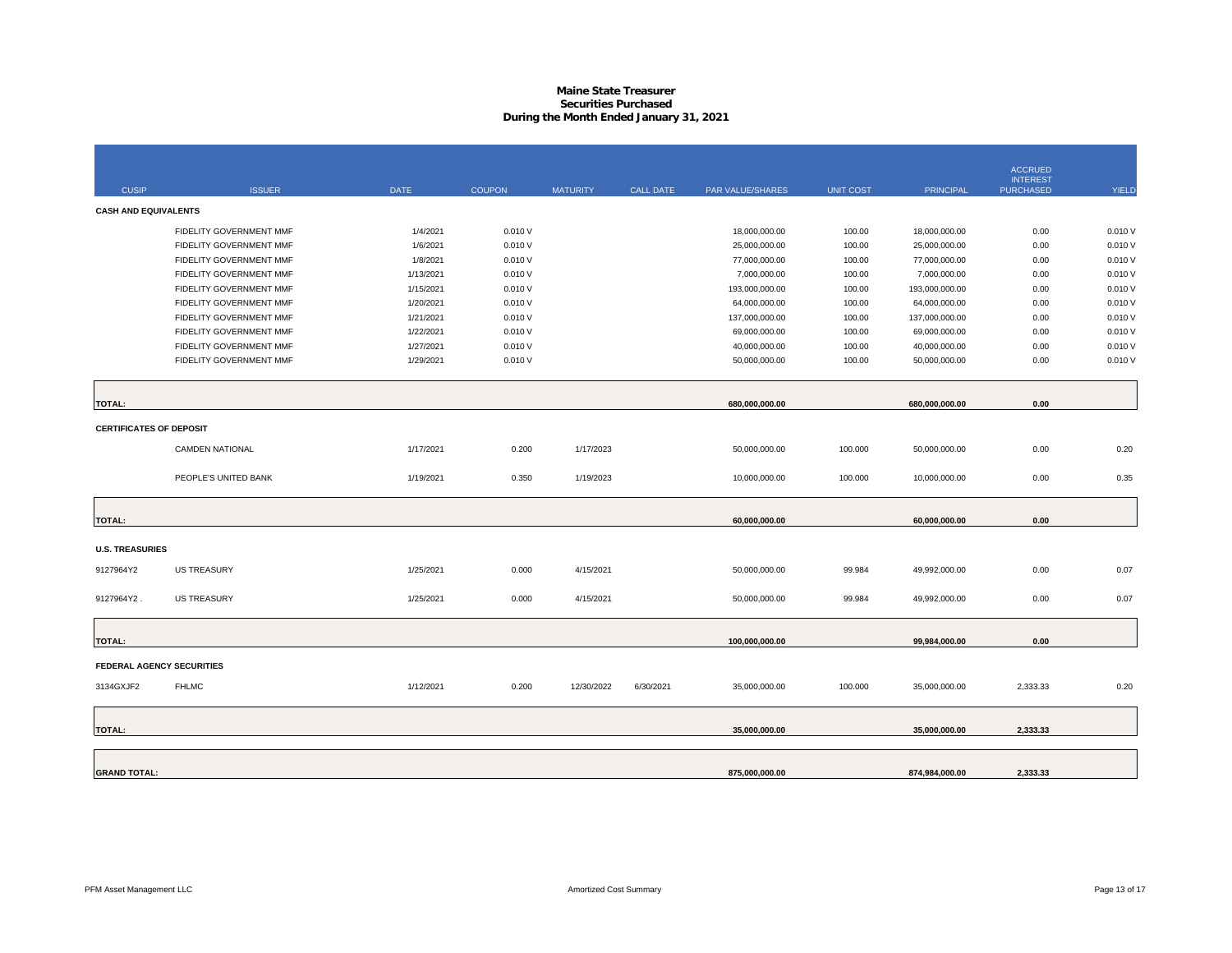# **Maine State Treasurer Securities Sold and MaturedDuring the Month Ended January 31, 2021**

|                     |                                  |             |         |                                      |                         |                      | <b>AMORTIZED COST AT</b><br><b>SALE OR MATURITY</b> |              | <b>MARKET VALUE AT</b><br>SALE / SALE OR MATURITY /                 |        | <b>ACCRUED</b>                 |                                    |                           |              |
|---------------------|----------------------------------|-------------|---------|--------------------------------------|-------------------------|----------------------|-----------------------------------------------------|--------------|---------------------------------------------------------------------|--------|--------------------------------|------------------------------------|---------------------------|--------------|
| <b>CUSIP</b>        | <b>ISSUER</b>                    | <b>DATE</b> |         | <b>MATURITY/</b><br>COUPON CALL DATE | <b>PAR VALUE/SHARES</b> | <b>ORIGINAL COST</b> | (AMORT)                                             | <b>PRICE</b> | ACCRETION / MATURITY CHANGE IN MARKET REALIZED GAIN<br><b>VALUE</b> | (LOSS) | <b>INTEREST</b><br><b>SOLD</b> | <b>INTEREST</b><br><b>RECEIVED</b> | <b>INTEREST</b><br>EARNED | <b>YIELD</b> |
|                     | <b>CASH AND EQUIVALENTS</b>      |             |         |                                      |                         |                      |                                                     |              |                                                                     |        |                                |                                    |                           |              |
|                     |                                  |             |         |                                      |                         |                      |                                                     |              |                                                                     |        |                                |                                    |                           |              |
|                     | FIDELITY GOVERNMENT MMF          | 1/5/2021    | 0.010V  |                                      | 4,000,000.00            | 4,000,000.00         | 4,000,000.00                                        | 100.00       | 4,000,000.00                                                        | 0.00   | 0.00                           | 0.00                               | 0.00                      | 0.010 V      |
|                     |                                  |             |         |                                      |                         |                      | 0.00                                                |              | 0.00                                                                |        |                                |                                    |                           |              |
|                     | FIDELITY GOVERNMENT MMF          | 1/7/2021    | 0.010V  |                                      | 15,000,000.00           | 15,000,000.00        | 15,000,000.00                                       | 100.00       | 15,000,000.00                                                       | 0.00   | 0.00                           | 0.00                               | 0.00                      | 0.010V       |
|                     |                                  |             |         |                                      |                         |                      | 0.00                                                |              | 0.00                                                                |        |                                |                                    |                           |              |
|                     | ANDROSCOGGIN                     | 1/7/2021    | 0.030 V |                                      | 25,000,000.00           | 25,000,000.00        | 25,000,000.00                                       | 100.00       | 25,000,000.00                                                       | 0.00   | 0.00                           | 0.00                               | 0.00                      | 0.030 V      |
|                     |                                  |             |         |                                      |                         |                      | 0.00                                                |              | 0.00                                                                |        |                                |                                    |                           |              |
|                     | FIDELITY GOVERNMENT MMF          | 1/11/2021   | 0.010V  |                                      | 39,000,000.00           | 39,000,000.00        | 39,000,000.00                                       | 100.00       | 39,000,000.00                                                       | 0.00   | 0.00                           | 0.00                               | 0.00                      | 0.010 V      |
|                     |                                  |             |         |                                      |                         |                      | 0.00                                                |              | 0.00                                                                |        |                                |                                    |                           |              |
|                     | FIDELITY GOVERNMENT MMF          | 1/12/2021   | 0.010V  |                                      | 18,000,000.00           | 18,000,000.00        | 18,000,000.00                                       | 100.00       | 18,000,000.00                                                       | 0.00   | 0.00                           | 0.00                               | 0.00                      | 0.010 V      |
|                     |                                  |             |         |                                      |                         |                      | 0.00                                                |              | 0.00                                                                |        |                                |                                    |                           |              |
|                     | FIDELITY GOVERNMENT MMF          | 1/14/2021   | 0.010V  |                                      | 62,000,000.00           | 62,000,000.00        | 62,000,000.00                                       | 100.00       | 62,000,000.00                                                       | 0.00   | 0.00                           | 0.00                               | 0.00                      | 0.010V       |
|                     |                                  |             |         |                                      |                         |                      | 0.00                                                |              | 0.00                                                                |        |                                |                                    |                           |              |
|                     | FIDELITY GOVERNMENT MMF          | 1/19/2021   | 0.010V  |                                      | 5,000,000.00            | 5,000,000.00         | 5,000,000.00                                        | 100.00       | 5,000,000.00                                                        | 0.00   | 0.00                           | 0.00                               | 0.00                      | 0.010 V      |
|                     |                                  |             |         |                                      |                         |                      | 0.00                                                |              | 0.00                                                                |        |                                |                                    |                           |              |
|                     | FIDELITY GOVERNMENT MMF          | 1/25/2021   | 0.010V  |                                      | 197,000,000.00          | 197,000,000.00       | 197,000,000.00                                      | 100.00       | 197,000,000.00                                                      | 0.00   | 0.00                           | 0.00                               | 0.00                      | 0.010 V      |
|                     |                                  |             |         |                                      |                         |                      | 0.00                                                |              | 0.00                                                                |        |                                |                                    |                           |              |
|                     | FIDELITY GOVERNMENT MMF          | 1/26/2021   | 0.010V  |                                      | 3,000,000.00            | 3,000,000.00         | 3,000,000.00                                        | 100.00       | 3,000,000.00                                                        | 0.00   | 0.00                           | 0.00                               | 0.00                      | 0.010 V      |
|                     |                                  |             |         |                                      |                         |                      | 0.00                                                |              | 0.00                                                                |        |                                |                                    |                           |              |
|                     | FIDELITY GOVERNMENT MMF          | 1/28/2021   | 0.010V  |                                      | 28,000,000.00           | 28,000,000.00        | 28,000,000.00<br>0.00                               | 100.00       | 28,000,000.00<br>0.00                                               | 0.00   | 0.00                           | 0.00                               | 0.00                      | 0.010V       |
|                     |                                  |             |         |                                      |                         |                      |                                                     |              |                                                                     |        |                                |                                    |                           |              |
|                     |                                  |             |         |                                      | 396,000,000.00          | 396,000,000.00       | 396,000,000.00                                      |              | 396,000,000.00                                                      | 0.00   | 0.00                           | 0.00                               | 0.00                      |              |
| <b>TOTAL:</b>       |                                  |             |         |                                      |                         |                      | 0.00                                                |              | 0.00                                                                |        |                                |                                    |                           |              |
|                     | <b>CERTIFICATES OF DEPOSIT</b>   |             |         |                                      |                         |                      |                                                     |              |                                                                     |        |                                |                                    |                           |              |
|                     |                                  |             |         |                                      |                         |                      |                                                     |              |                                                                     |        |                                |                                    |                           |              |
|                     | <b>CAMDEN NATIONAL</b>           | 1/17/2021   | 1.750   | 1/17/2021                            | 50,000,000.00           | 50,000,000.00        | 50,000,000.00                                       | 0.00         | 50,000,000.00                                                       | 0.00   | 0.00                           | 882,786.46                         | 32,092.02                 | 1.75         |
|                     |                                  |             |         |                                      |                         |                      | 0.00                                                |              | 0.00                                                                |        |                                |                                    |                           |              |
|                     |                                  |             |         |                                      |                         |                      |                                                     |              |                                                                     |        |                                |                                    |                           |              |
|                     |                                  |             |         |                                      | 50,000,000.00           | 50,000,000.00        | 50,000,000.00                                       |              | 50,000,000.00                                                       | 0.00   | 0.00                           | 882,786.46                         | 32,092.02                 |              |
| <b>TOTAL:</b>       |                                  |             |         |                                      |                         |                      | 0.00                                                |              | 0.00                                                                |        |                                |                                    |                           |              |
|                     |                                  |             |         |                                      |                         |                      |                                                     |              |                                                                     |        |                                |                                    |                           |              |
|                     | <b>FEDERAL AGENCY SECURITIES</b> |             |         |                                      |                         |                      |                                                     |              |                                                                     |        |                                |                                    |                           |              |
|                     |                                  |             |         |                                      |                         |                      |                                                     |              |                                                                     |        |                                |                                    |                           |              |
| 3134GV5J3 FHLMC     |                                  | 1/8/2021    | 0.320   | 1/8/2021                             | 35,000,000.00           | 35,003,500.00        | 35,000,000.00                                       | 100.00       | 35,000,000.00                                                       | 0.00   | 0.00                           | 56,000.00                          | 2,177.78                  |              |
|                     |                                  |             |         |                                      |                         |                      | (136.87)                                            |              | (700.00)                                                            |        |                                |                                    |                           |              |
|                     |                                  |             |         |                                      | 35,000,000.00           | 35,003,500.00        | 35,000,000.00                                       |              | 35,000,000.00                                                       | 0.00   | 0.00                           | 56,000.00                          | 2,177.78                  |              |
| TOTAL:              |                                  |             |         |                                      |                         |                      | (136.87)                                            |              | (700.00)                                                            |        |                                |                                    |                           |              |
|                     |                                  |             |         |                                      |                         |                      |                                                     |              |                                                                     |        |                                |                                    |                           |              |
|                     |                                  |             |         |                                      | \$<br>481,000,000.00    | 481,003,500.00       | 481,000,000.00                                      |              | 481,000,000.00                                                      | 0.00   | 0.00                           | 938,786.46                         | 34,269.80                 |              |
| <b>GRAND TOTAL:</b> |                                  |             |         |                                      |                         |                      | (136.87)                                            |              | (700.00)                                                            |        |                                |                                    |                           |              |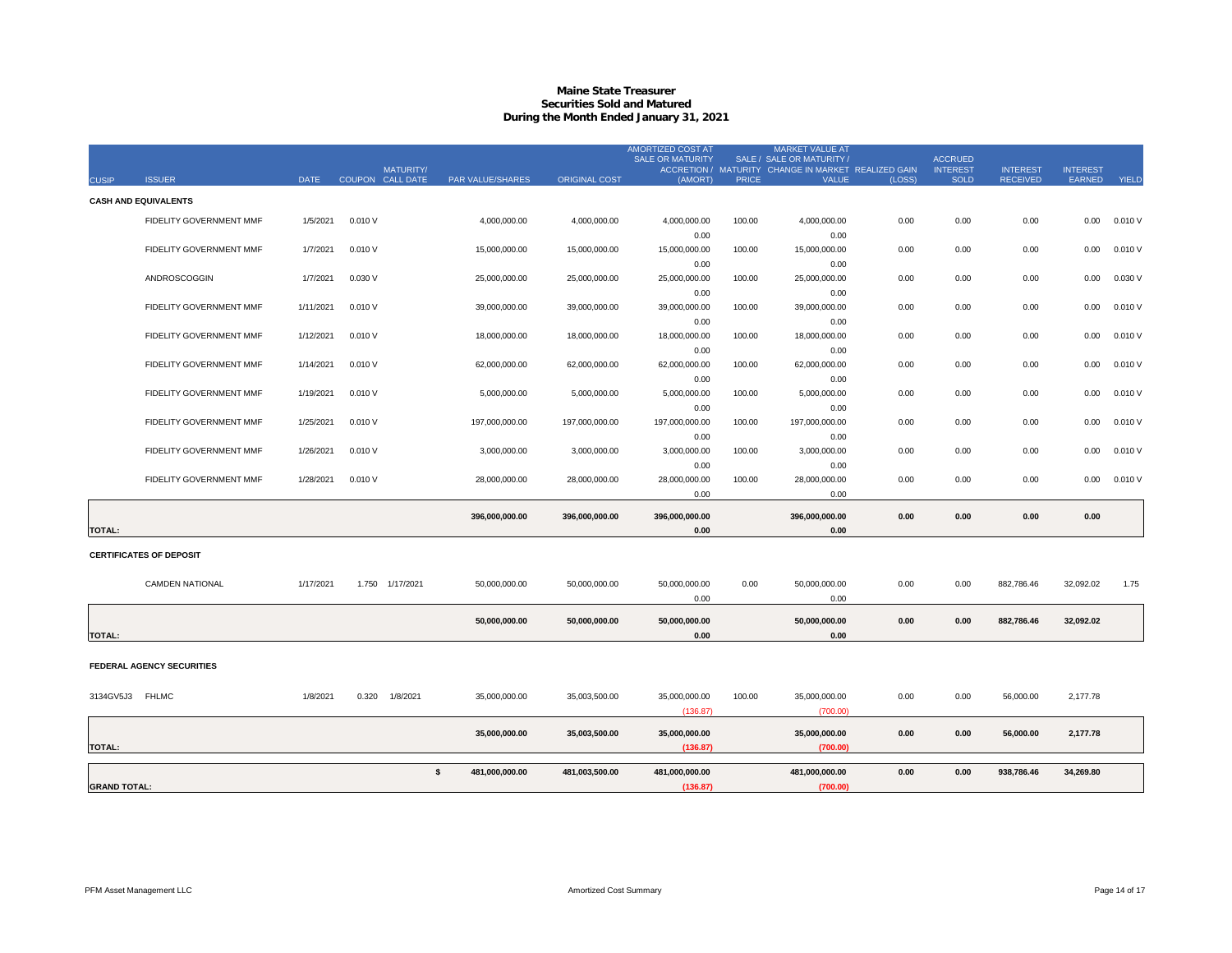#### **Maine State Treasurer Transaction Report For the Month Ended January 31, 2021**

| <b>DATE</b> | <b>CUSIP</b> | <b>TRANSACTION</b> | <b>SECURITY TYPE</b> | <b>DESCRIPTION</b>             | <b>MATURITY</b> | <b>PAR VALUE/SHARES</b> | <b>PRINCIPAL</b> | <b>INTEREST</b> | <b>TRANSACTION TOTAL</b> | <b>BALANCE</b>     |
|-------------|--------------|--------------------|----------------------|--------------------------------|-----------------|-------------------------|------------------|-----------------|--------------------------|--------------------|
|             |              |                    |                      |                                |                 |                         |                  |                 |                          |                    |
| 1/4/2021    |              | <b>BUY</b>         | <b>CASH EQUIV</b>    | FIDELITY GOVERNMENT MMF        |                 | 18,000,000.00           | 18,000,000.00    | 0.00            | (18,000,000.00)          | (18,000,000.00)    |
|             |              | <b>INTEREST</b>    | <b>CASH EQUIV</b>    | FIDELITY GOVERNMENT MMF        |                 | 0.00                    | 0.00             | 1,894.98        | 1,894.98                 | (17,998,105.02)    |
|             |              | <b>INTEREST</b>    | <b>CASH EQUIV</b>    | PFM FUNDS                      |                 | 0.00                    | 0.00             | 5,636.36        | 5,636.36                 | (17,992,468.66)    |
|             |              | <b>INTEREST</b>    | <b>CASH EQUIV</b>    | ANDROSCOGGIN                   |                 | 0.00                    | 0.00             | 636.99          | 636.99                   | (17,991,831.67)    |
|             |              | <b>INTEREST</b>    | <b>CASH EQUIV</b>    | <b>BATH SAVINGS</b>            |                 | 0.00                    | 0.00             | 832.33          | 832.33                   | (17,990,999.34)    |
|             |              | <b>INTEREST</b>    | <b>CASH EQUIV</b>    | <b>BAR HARBOR</b>              |                 | 0.00                    | 0.00             | 4,150.28        | 4,150.28                 | (17,986,849.06)    |
|             |              | <b>INTEREST</b>    | <b>CASH EQUIV</b>    | <b>BIDDEFORD SAVINGS BANK</b>  |                 | 0.00                    | 0.00             | 339.74          | 339.74                   | (17,986,509.32)    |
|             |              | <b>INTEREST</b>    | <b>CASH EQUIV</b>    | <b>CITIZENS BANK</b>           |                 | 0.00                    | 0.00             | 5,928.75        | 5,928.75                 | (17,980,580.57)    |
|             |              | <b>INTEREST</b>    | <b>CASH EQUIV</b>    | <b>FIRST NATIONAL</b>          |                 | 0.00                    | 0.00             | 2,117.49        | 2,117.49                 | (17,978,463.08)    |
|             |              | <b>INTEREST</b>    | <b>CASH EQUIV</b>    | NORTHEAST BANK                 |                 | 0.00                    | 0.00             | 2,123.29        | 2,123.29                 | (17,976,339.79)    |
|             |              | <b>INTEREST</b>    | <b>CASH EQUIV</b>    | TD BANK                        |                 | 0.00                    | 0.00             | 14,822.40       | 14,822.40                | (17,961,517.39)    |
|             |              | <b>INTEREST</b>    | <b>CASH EQUIV</b>    | U.S. BANK DDA                  |                 | 0.00                    | 0.00             | 5,153.40        | 5,153.40                 | (17,956,363.99)    |
| 1/5/2021    | 3135G0S38    | <b>INTEREST</b>    | <b>INSTR</b>         | <b>FNMA</b>                    | 1/5/2022        | 0.00                    | 0.00             | 150,000.00      | 150,000.00               | (17,806,363.99)    |
|             |              | <b>SELL</b>        | <b>CASH EQUIV</b>    | FIDELITY GOVERNMENT MMF        |                 | 4,000,000.00            | 4,000,000.00     | 0.00            | 4,000,000.00             | (13,806,363.99)    |
| 1/6/2021    |              | <b>BUY</b>         | <b>CASH EQUIV</b>    | FIDELITY GOVERNMENT MMF        |                 | 25,000,000.00           | 25,000,000.00    | 0.00            | (25,000,000.00)          | (38,806,363.99)    |
| 1/7/2021    |              | <b>SELL</b>        | <b>CASH EQUIV</b>    | FIDELITY GOVERNMENT MMF        |                 | 15,000,000.00           | 15,000,000.00    | 0.00            | 15,000,000.00            | (23,806,363.99)    |
|             |              | SELL               | <b>CASH EQUIV</b>    | ANDROSCOGGIN                   |                 | 25,000,000.00           | 25,000,000.00    | 0.00            | 25,000,000.00            | 1,193,636.01       |
| 1/8/2021    | 3134GV5J3    | <b>MATURITY</b>    | <b>INSTR</b>         | <b>FHLMC</b>                   | 1/8/2021        | 35,000,000.00           | 35,000,000.00    | 56,000.00       | 35,056,000.00            | 36,249,636.01      |
|             |              | <b>BUY</b>         | <b>CASH EQUIV</b>    | FIDELITY GOVERNMENT MMF        |                 | 77,000,000.00           | 77,000,000.00    | 0.00            | (77,000,000.00)          | (40,750,363.99)    |
| 1/10/2021   | 3135G05G4    | <b>INTEREST</b>    | <b>INSTR</b>         | <b>FNMA</b>                    | 7/10/2023       | 0.00                    | 0.00             | 43,750.00       | 43,750.00                | (40,706,613.99)    |
| 1/11/2021   | 3135G0U92    | <b>INTEREST</b>    | <b>INSTR</b>         | <b>FNMA</b>                    | 1/11/2022       | 0.00                    | 0.00             | 328,125.00      | 328,125.00               | (40, 378, 488.99)  |
|             |              | SELL               | <b>CASH EQUIV</b>    | FIDELITY GOVERNMENT MMF        |                 | 39,000,000.00           | 39,000,000.00    | 0.00            | 39,000,000.00            | (1,378,488.99)     |
| 1/12/2021   | 3134GXJF2    | <b>BUY</b>         | <b>INSTR</b>         | <b>FHLMC</b>                   | 12/30/2022      | 35,000,000.00           | 35,000,000.00    | 2,333.33        | (35,002,333.33)          | (36,380,822.32)    |
|             |              | <b>SELL</b>        | <b>CASH EQUIV</b>    | FIDELITY GOVERNMENT MMF        |                 | 18,000,000.00           | 18,000,000.00    | 0.00            | 18,000,000.00            | (18,380,822.32)    |
| 1/13/2021   |              | <b>BUY</b>         | <b>CASH EQUIV</b>    | FIDELITY GOVERNMENT MMF        |                 | 7,000,000.00            | 7,000,000.00     | 0.00            | (7,000,000.00)           | (25,380,822.32)    |
| 1/14/2021   |              | <b>SELL</b>        | <b>CASH EQUIV</b>    | <b>FIDELITY GOVERNMENT MMF</b> |                 | 62,000,000.00           | 62,000,000.00    | 0.00            | 62,000,000.00            | 36,619,177.68      |
| 1/15/2021   |              | <b>BUY</b>         | <b>CASH EQUIV</b>    | FIDELITY GOVERNMENT MMF        |                 | 193,000,000.00          | 193,000,000.00   | 0.00            | (193,000,000.00)         | (156, 380, 822.32) |
|             | 9128287C8    | <b>INTEREST</b>    | <b>UST</b>           | <b>US TREASURY</b>             | 7/15/2022       | 0.00                    | 0.00             | 218,750.00      | 218,750.00               | (156, 162, 072.32) |
|             | 9128287C8.   | <b>INTEREST</b>    | <b>UST</b>           | <b>US TREASURY</b>             | 7/15/2022       | 0.00                    | 0.00             | 218,750.00      | 218,750.00               | (155, 943, 322.32) |
|             | 9128287C8    | <b>INTEREST</b>    | <b>UST</b>           | <b>US TREASURY</b>             | 7/15/2022       | 0.00                    | 0.00             | 227,500.00      | 227,500.00               | (155, 715, 822.32) |
|             | 9128287C8    | <b>INTEREST</b>    | <b>UST</b>           | <b>US TREASURY</b>             | 7/15/2022       | 0.00                    | 0.00             | 306,250.00      | 306,250.00               | (155, 409, 572.32) |
| 1/17/2021   |              | <b>MATURITY</b>    | CD                   | <b>CAMDEN NATIONAL</b>         | 1/17/2021       | 50,000,000.00           | 50,000,000.00    | 882,786.46      | 50,882,786.46            | (104, 526, 785.86) |
|             |              | <b>BUY</b>         | CD                   | <b>CAMDEN NATIONAL</b>         | 1/17/2023       | 50,000,000.00           | 50,000,000.00    | 0.00            | (50,000,000.00)          | (154, 526, 785.86) |
| 1/19/2021   |              | SELL               | <b>CASH EQUIV</b>    | FIDELITY GOVERNMENT MMF        |                 | 5,000,000.00            | 5,000,000.00     | 0.00            | 5,000,000.00             | (149, 526, 785.86) |
|             |              | <b>BUY</b>         | CD                   | PEOPLE'S UNITED BANK           | 1/19/2023       | 10,000,000.00           | 10,000,000.00    | 0.00            | (10,000,000.00)          | (159, 526, 785.86) |
| 1/20/2021   | 3134GV6H6    | <b>INTEREST</b>    | <b>INSTR</b>         | <b>FHLMC</b>                   | 10/20/2022      | 0.00                    | 0.00             | 56,000.00       | 56,000.00                | (159, 470, 785.86) |
|             | 3134GV6H6    | <b>INTEREST</b>    | <b>INSTR</b>         | <b>FHLMC</b>                   | 10/20/2022      | 0.00                    | 0.00             | 56,000.00       | 56,000.00                | (159, 414, 785.86) |
|             |              | <b>BUY</b>         | <b>CASH EQUIV</b>    | FIDELITY GOVERNMENT MMF        |                 | 64,000,000.00           | 64,000,000.00    | 0.00            | (64,000,000.00)          | (223, 414, 785.86) |
| 1/21/2021   |              | <b>BUY</b>         | <b>CASH EQUIV</b>    | FIDELITY GOVERNMENT MMF        |                 | 137,000,000.00          | 137,000,000.00   | 0.00            | (137,000,000.00)         | (360, 414, 785.86) |
| 1/22/2021   |              | <b>BUY</b>         | <b>CASH EQUIV</b>    | FIDELITY GOVERNMENT MMF        |                 | 69,000,000.00           | 69,000,000.00    | 0.00            | (69,000,000,00)          | (429, 414, 785.86) |
| 1/25/2021   |              | <b>SELL</b>        | <b>CASH EQUIV</b>    | FIDELITY GOVERNMENT MMF        |                 | 197,000,000.00          | 197,000,000.00   | 0.00            | 197,000,000.00           | (232, 414, 785.86) |
|             | 9127964Y2    | <b>BUY</b>         | <b>UST</b>           | <b>US TREASURY</b>             | 4/15/2021       | 49,992,000.00           | 49,992,000.00    | 0.00            | (49,992,000.00)          | (282, 406, 785.86) |
|             | 9127964Y2    | <b>BUY</b>         | <b>UST</b>           | <b>US TREASURY</b>             | 4/15/2021       | 49,992,000.00           | 49,992,000.00    | 0.00            | (49,992,000.00)          | (332, 398, 785.86) |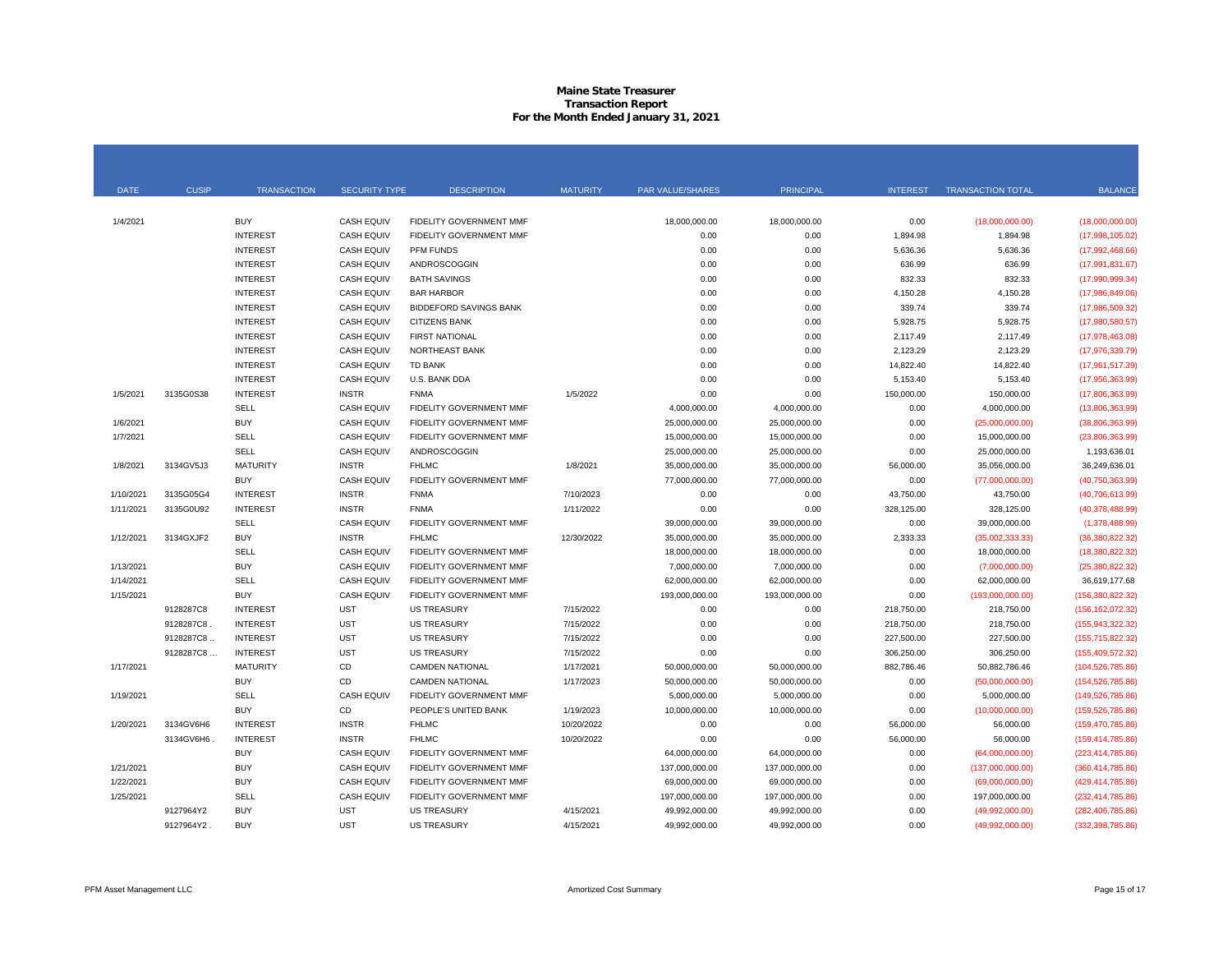## **Maine State Treasurer Transaction Report For the Month Ended January 31, 2021**

| <b>DATE</b>              | <b>CUSIP</b> | <b>TRANSACTION</b> | <b>SECURITY TYPE</b> | <b>DESCRIPTION</b>      | <b>MATURITY</b> | <b>PAR VALUE/SHARES</b> | <b>PRINCIPAL</b> | <b>INTEREST</b> | <b>TRANSACTION TOTAL</b> | <b>BALANCE</b>     |
|--------------------------|--------------|--------------------|----------------------|-------------------------|-----------------|-------------------------|------------------|-----------------|--------------------------|--------------------|
| 1/26/2021                |              | SELL               | <b>CASH EQUIV</b>    | FIDELITY GOVERNMENT MMF |                 | 3,000,000.00            | 3,000,000.00     | 0.00            | 3,000,000.00             | (329, 398, 785.86) |
| 1/27/2021                |              | <b>BUY</b>         | <b>CASH EQUIV</b>    | FIDELITY GOVERNMENT MMF |                 | 40,000,000.00           | 40,000,000.00    | 0.00            | (40,000,000.00)          | (369, 398, 785.86) |
| 1/28/2021                | 3136G4D26    | <b>INTEREST</b>    | <b>INSTR</b>         | <b>FNMA</b>             | 7/28/2023       | 0.00                    | 0.00             | 60,000.00       | 60,000.00                | (369, 338, 785.86) |
|                          |              | <b>SELL</b>        | <b>CASH EQUIV</b>    | FIDELITY GOVERNMENT MMF |                 | 28,000,000.00           | 28,000,000.00    | 0.00            | 28,000,000.00            | (341, 338, 785.86) |
| 1/29/2021                |              | <b>BUY</b>         | <b>CASH EQUIV</b>    | FIDELITY GOVERNMENT MMF |                 | 50,000,000.00           | 50,000,000.00    | 0.00            | (50,000,000.00)          | (391, 338, 785.86) |
| 1/31/2021                |              | <b>INTEREST</b>    | <b>CASH EQUIV</b>    | <b>MISC INCOME</b>      |                 | 0.00                    | 0.00             | 1.28            | 1.28                     | (391, 338, 784.58) |
| <b>Net Contributions</b> |              | 391,338,784.58     |                      |                         |                 |                         |                  |                 |                          |                    |

**Net Contributions**

**Net Withdrawals**

PFM Asset Management LLC **Example 2006** 17 Case of 17 Amortized Cost Summary Page 16 of 17 Case 16 of 17 Case 16 of 17